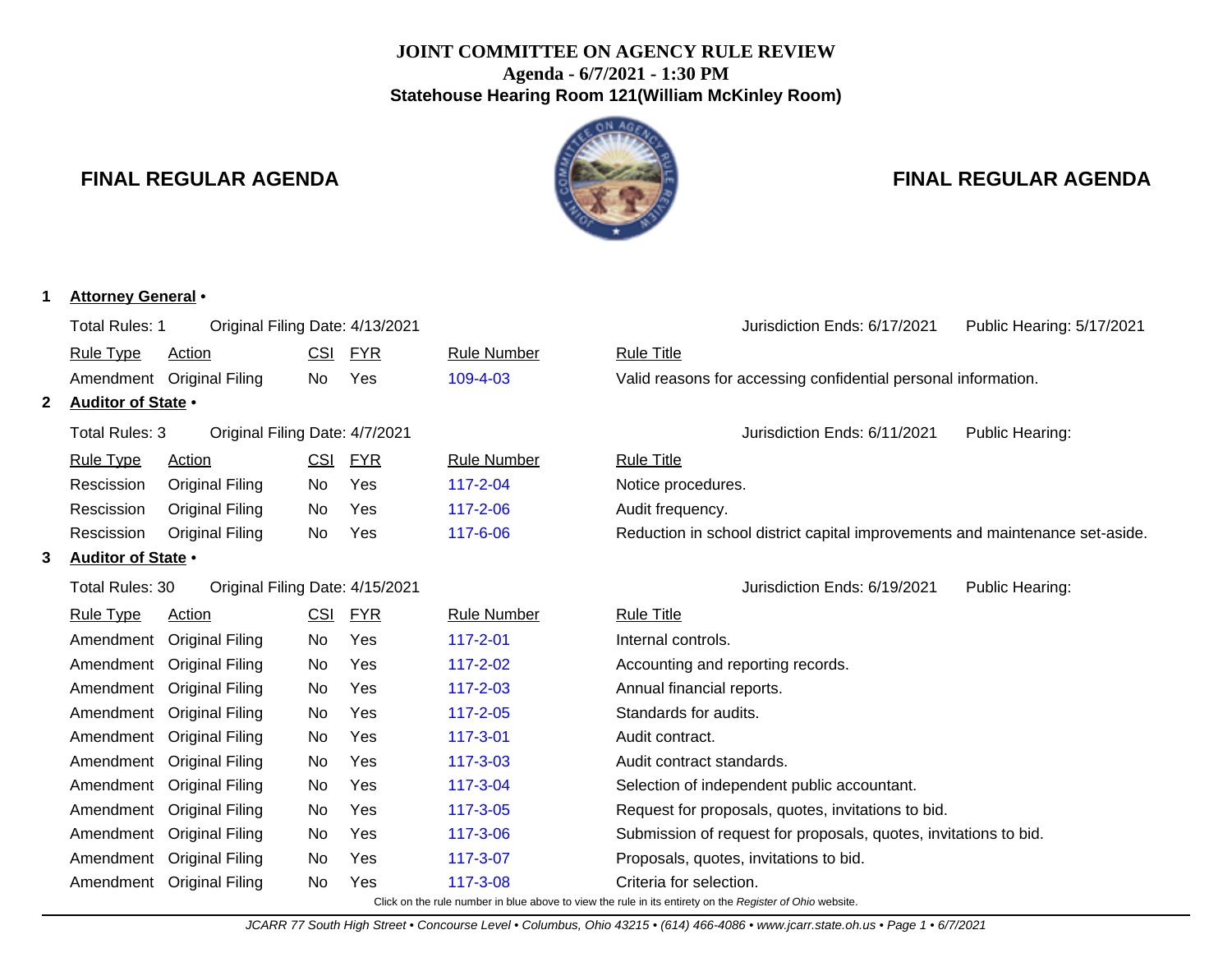# **JOINT COMMITTEE ON AGENCY RULE REVIEW 6/7/2021 - 1:30 PM**

## **Statehouse Hearing Room 121(William McKinley Room)**

**FINAL REGULAR AGENDA**

|   | Amendment             | <b>Original Filing</b>          | No         | Yes        | 117-3-09                                                            | Selection and award.                                                          |
|---|-----------------------|---------------------------------|------------|------------|---------------------------------------------------------------------|-------------------------------------------------------------------------------|
|   | Amendment             | <b>Original Filing</b>          | No         | Yes        | $117 - 3 - 10$                                                      | Alternative procedures.                                                       |
|   | Amendment             | <b>Original Filing</b>          | No         | Yes        | 117-3-11                                                            | Waiver.                                                                       |
|   | Amendment             | <b>Original Filing</b>          | No         | Yes        | 117-4-02                                                            | Audit standards for local public offices not subject to the single audit act. |
|   | Amendment             | <b>Original Filing</b>          | No         | Yes        | 117-5-02                                                            | Appropriation measures.                                                       |
|   | Amendment             | <b>Original Filing</b>          | No         | Yes        | 117-5-03                                                            | Filing affidavit of failure of performance of county auditor.                 |
|   |                       | Amendment Original Filing       | No         | Yes        | 117-5-04                                                            | Filing affidavit of failure of performance of county treasurer.               |
|   | Amendment             | <b>Original Filing</b>          | No         | Yes        | 117-6-01                                                            | Chart of accounts - school districts and community schools.                   |
|   | Amendment             | <b>Original Filing</b>          | No         | Yes        | 117-6-02                                                            | Appropriation measures.                                                       |
|   | Amendment             | <b>Original Filing</b>          | No         | Yes        | 117-6-03                                                            | Set asides for capital improvements: schools.                                 |
|   |                       | Amendment Original Filing       | No         | Yes        | 117-7-02                                                            | Appropriation measures.                                                       |
|   | Amendment             | <b>Original Filing</b>          | No         | Yes        | 117-7-03                                                            | Filing affidavit of failure of performance of township fiscal officer.        |
|   | Amendment             | <b>Original Filing</b>          | No         | Yes        | 117-8-02                                                            | Appropriation measures.                                                       |
|   | Amendment             | <b>Original Filing</b>          | No         | Yes        | 117-9-02                                                            | Appropriation measures.                                                       |
|   | Amendment             | <b>Original Filing</b>          | No         | Yes        | 117-9-03                                                            | Filing affidavit of failure of performance of fiscal officer.                 |
|   | Amendment             | <b>Original Filing</b>          | No         | Yes        | 117-11-01                                                           | Uniform accounting network: participation costs.                              |
|   | Amendment             | <b>Original Filing</b>          | No         | Yes        | 117-12-01                                                           | Personal information systems- definitions.                                    |
|   | Amendment             | <b>Original Filing</b>          | No         | Yes        | 117-13-01                                                           | Filing affidavit of failure of performance of fiscal officer.                 |
|   | Amendment             | <b>Original Filing</b>          | No         | Yes        | 117-14-02                                                           | Verification of completion of training.                                       |
|   | <b>Total Rules: 1</b> | Original Filing Date: 4/15/2021 |            |            | Date of Revised Filing: 5/10/2021                                   | Jurisdiction Ends: 6/19/2021<br>Public Hearing:                               |
|   | <b>Rule Type</b>      | Action                          | <b>CSI</b> | <b>FYR</b> | <b>Rule Number</b>                                                  | <b>Rule Title</b>                                                             |
|   |                       | Amendment Revised Filing        | <b>No</b>  | Yes        | $117 - 1 - 01$                                                      | Definitions.                                                                  |
|   | Total Rules: 1        | Original Filing Date: 4/15/2021 |            |            | Date of Revised Filing: 5/12/2021                                   | Jurisdiction Ends: 6/19/2021<br>Public Hearing:                               |
|   | <b>Rule Type</b>      | <b>Action</b>                   | CSI        | <u>FYR</u> | <b>Rule Number</b>                                                  | <b>Rule Title</b>                                                             |
|   | Amendment             | <b>Revised Filing</b>           | <b>No</b>  | Yes        | 117-6-07                                                            | Community school fiscal officer bonding requirements.                         |
| 4 |                       |                                 |            |            | Department of Administrative Services . Division of Human Resources |                                                                               |
|   | Total Rules: 1        | Original Filing Date: 4/16/2021 |            |            |                                                                     | Jurisdiction Ends: 6/20/2021<br>Public Hearing: 5/24/2021                     |
|   | <b>Rule Type</b>      | <b>Action</b>                   | CSI        | <b>FYR</b> | <b>Rule Number</b>                                                  | <b>Rule Title</b>                                                             |
|   |                       | Amendment Original Filing       | No         | Yes        | 123:1-46-05                                                         | Leave donation program.                                                       |
|   |                       |                                 |            |            |                                                                     |                                                                               |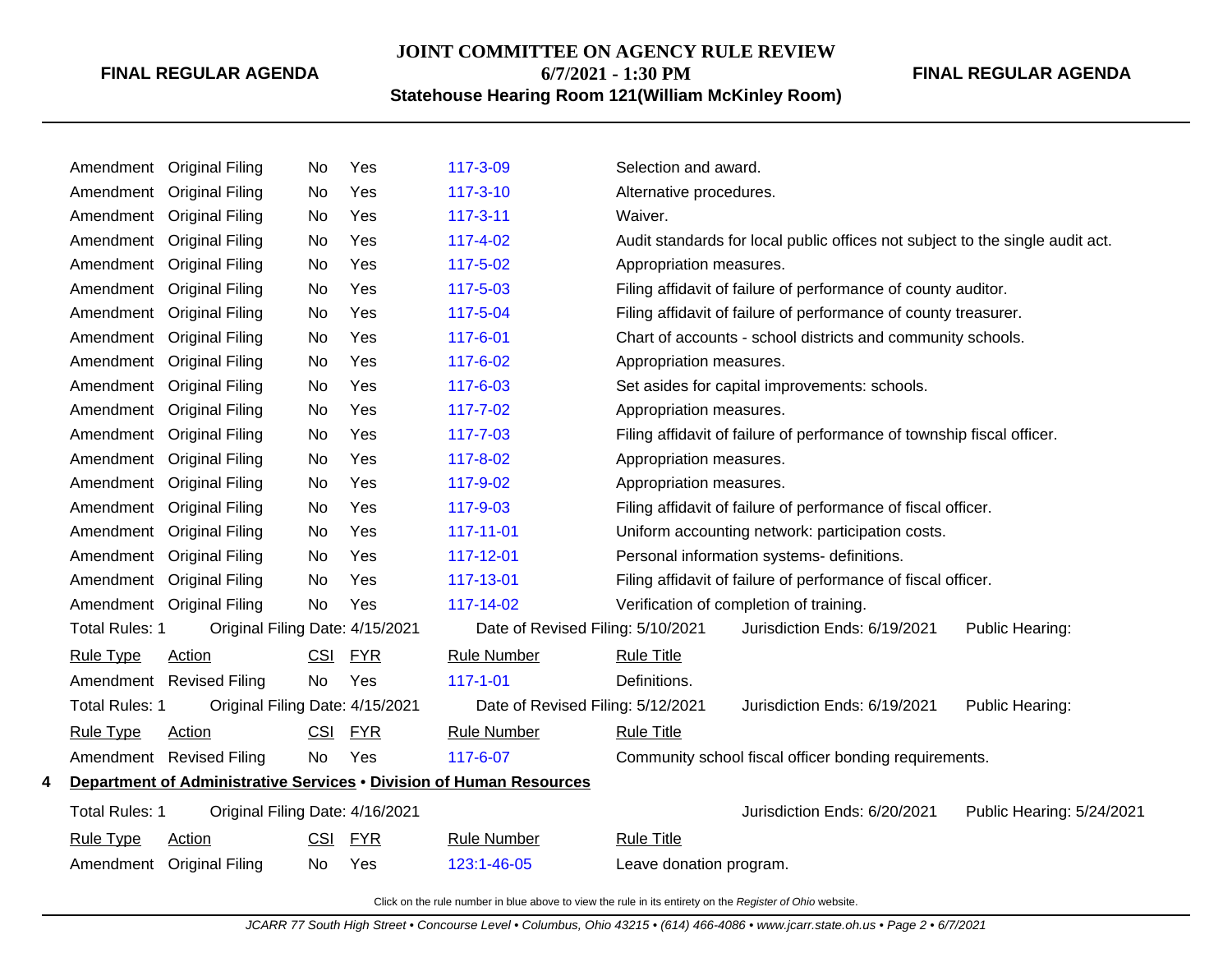# **JOINT COMMITTEE ON AGENCY RULE REVIEW**

**6/7/2021 - 1:30 PM**

**Statehouse Hearing Room 121(William McKinley Room)**

**FINAL REGULAR AGENDA**

#### **5 Department of Aging** •

|   | <b>Total Rules: 1</b> | Original Filing Date: 4/5/2021                             |            |            |                                   |                                 | Jurisdiction Ends: 6/9/2021                                                                                                                                                                                     | Public Hearing: 5/6/2021                                                            |
|---|-----------------------|------------------------------------------------------------|------------|------------|-----------------------------------|---------------------------------|-----------------------------------------------------------------------------------------------------------------------------------------------------------------------------------------------------------------|-------------------------------------------------------------------------------------|
|   | <b>Rule Type</b>      | Action                                                     | <b>CSI</b> | <b>FYR</b> | <b>Rule Number</b>                | <b>Rule Title</b>               |                                                                                                                                                                                                                 |                                                                                     |
|   |                       | Amendment Original Filing                                  | No         | Yes        | 173-6-01                          |                                 | Golden buckeye program: introduction and definitions.                                                                                                                                                           |                                                                                     |
| 6 |                       | Department of Commerce . Division of Industrial Compliance |            |            |                                   |                                 |                                                                                                                                                                                                                 |                                                                                     |
|   | Total Rules: 5        | Original Filing Date: 4/16/2021                            |            |            |                                   |                                 | Jurisdiction Ends: 6/20/2021                                                                                                                                                                                    | Public Hearing: 5/19/2021                                                           |
|   | <b>Rule Type</b>      | <b>Action</b>                                              |            | CSI FYR    | <b>Rule Number</b>                | <b>Rule Title</b>               |                                                                                                                                                                                                                 |                                                                                     |
|   |                       | Amendment Original Filing                                  | Yes        | Yes        | 1301:3-6-01                       | Definitions.                    |                                                                                                                                                                                                                 |                                                                                     |
|   |                       | Amendment Original Filing                                  | Yes        | Yes        | 1301:3-6-02                       | Certificates of competency.     |                                                                                                                                                                                                                 |                                                                                     |
|   |                       | Amendment Original Filing                                  | Yes        | Yes        | 1301:3-6-04                       | Inspections.                    |                                                                                                                                                                                                                 |                                                                                     |
|   |                       | Amendment Original Filing                                  | Yes        | Yes        | 1301:3-6-05                       |                                 | Complaints; denials, suspensions, and revocations of certificates of competency.                                                                                                                                |                                                                                     |
|   |                       | Amendment Original Filing                                  | Yes        | Yes        | 1301:3-6-06                       | Conduct of hearings.            |                                                                                                                                                                                                                 |                                                                                     |
|   | <b>Total Rules: 1</b> | Original Filing Date: 4/16/2021                            |            |            | Date of Revised Filing: 5/4/2021  |                                 | Jurisdiction Ends: 6/20/2021                                                                                                                                                                                    | Public Hearing: 5/19/2021                                                           |
|   | <b>Rule Type</b>      | Action                                                     | CSI        | <b>FYR</b> | <b>Rule Number</b>                | <b>Rule Title</b>               |                                                                                                                                                                                                                 |                                                                                     |
|   |                       | Amendment Revised Filing                                   | Yes        | Yes        | 1301:3-6-03                       |                                 | Permits for erection, repair, or removal to different location; certificates of<br>operation; temporary certificates of operation; procedure for registered elevator to<br>be permanently taken out of service. |                                                                                     |
| 7 |                       | Department of Education .                                  |            |            |                                   |                                 |                                                                                                                                                                                                                 |                                                                                     |
|   | <b>Total Rules: 2</b> | Original Filing Date: 4/9/2021                             |            |            |                                   |                                 | Jurisdiction Ends: 6/13/2021                                                                                                                                                                                    | Public Hearing: 5/11/2021                                                           |
|   | <b>Rule Type</b>      | <b>Action</b>                                              | CSI        | <u>FYR</u> | <b>Rule Number</b>                | <b>Rule Title</b>               |                                                                                                                                                                                                                 |                                                                                     |
|   | Rescission            | <b>Original Filing</b>                                     | Yes        | Yes        | 3301-35-15                        | use of restraint and seclusion. |                                                                                                                                                                                                                 | Standards for the implementation of positive behavior intervention supports and the |
|   | New Rule              | <b>Original Filing</b>                                     | Yes        | No         | 3301-35-15                        | use of restraint and seclusion. |                                                                                                                                                                                                                 | Standards for the implementation of positive behavior intervention supports and the |
| 8 |                       | Department of Education •                                  |            |            |                                   |                                 |                                                                                                                                                                                                                 |                                                                                     |
|   | <b>Total Rules: 1</b> | Original Filing Date: 4/9/2021                             |            |            |                                   |                                 | Jurisdiction Ends: 6/13/2021                                                                                                                                                                                    | Public Hearing: 5/11/2021                                                           |
|   | <b>Rule Type</b>      | <b>Action</b>                                              | <u>CSI</u> | <b>FYR</b> | <b>Rule Number</b>                | <b>Rule Title</b>               |                                                                                                                                                                                                                 |                                                                                     |
|   | Rescission            | Original Filing                                            | Yes        | Yes        | 3301-51-11                        |                                 | Preschool children eligible for special education.                                                                                                                                                              |                                                                                     |
|   | <b>Total Rules: 1</b> | Original Filing Date: 4/9/2021                             |            |            | Date of Revised Filing: 4/20/2021 |                                 | Jurisdiction Ends: 6/13/2021                                                                                                                                                                                    | Public Hearing: 5/11/2021                                                           |
|   |                       |                                                            |            |            |                                   |                                 |                                                                                                                                                                                                                 |                                                                                     |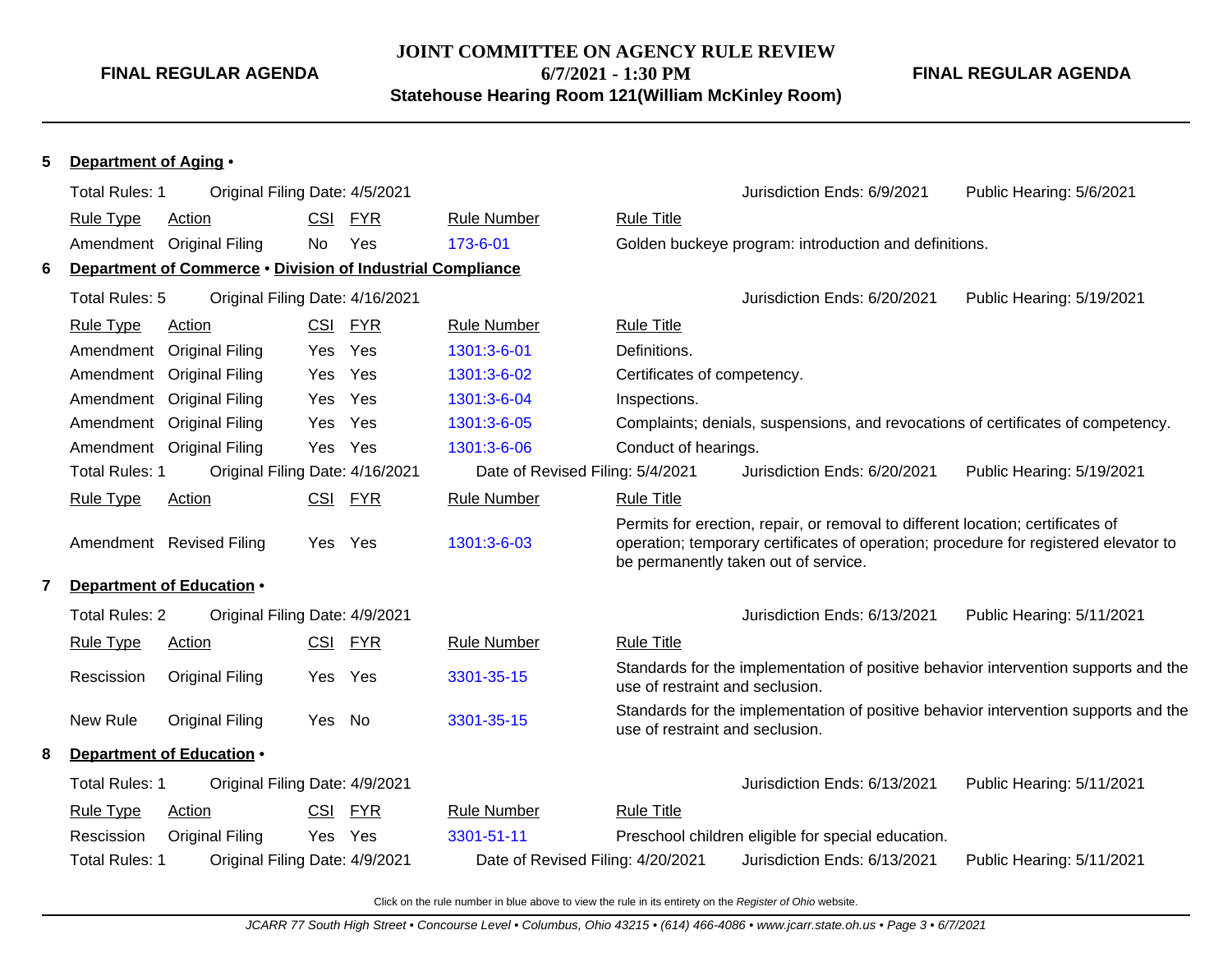#### **JOINT COMMITTEE ON AGENCY RULE REVIEW**

**6/7/2021 - 1:30 PM**

**Statehouse Hearing Room 121(William McKinley Room)**

**FINAL REGULAR AGENDA**

|   | <b>Rule Type</b>      | Action                         | <u>CSI</u> | <b>FYR</b> | <b>Rule Number</b>                | <b>Rule Title</b>                                           |
|---|-----------------------|--------------------------------|------------|------------|-----------------------------------|-------------------------------------------------------------|
|   | New Rule              | <b>Revised Filing</b>          | Yes        | No         | 3301-51-11                        | Preschool children eligible for special education.          |
| 9 |                       | Department of Education .      |            |            |                                   |                                                             |
|   | Total Rules: 14       | Original Filing Date: 4/9/2021 |            |            |                                   | Jurisdiction Ends: 6/13/2021<br>Public Hearing: 5/11/2021   |
|   | <b>Rule Type</b>      | Action                         | CSI        | <b>FYR</b> | <b>Rule Number</b>                | <b>Rule Title</b>                                           |
|   | Amendment             | <b>Original Filing</b>         | Yes        | Yes        | 3301-32-01                        | Definitions.                                                |
|   | Rescission            | <b>Original Filing</b>         | Yes        | Yes        | 3301-32-02                        | Staff.                                                      |
|   | Rescission            | <b>Original Filing</b>         | Yes        | Yes        | 3301-32-03                        | Staff ratios and volunteers.                                |
|   | New Rule              | <b>Original Filing</b>         | Yes        | No         | 3301-32-03                        | Staff requirements and ratios.                              |
|   | Amendment             | <b>Original Filing</b>         | Yes        | Yes        | 3301-32-05                        | Program and curriculum.                                     |
|   | Rescission            | <b>Original Filing</b>         | Yes        | Yes        | 3301-32-06                        | Health and safety.                                          |
|   | New Rule              | Original Filing                | Yes        | No         | 3301-32-06                        | Child information.                                          |
|   | Amendment             | <b>Original Filing</b>         | Yes        | Yes        | 3301-32-07                        | Nutrition.                                                  |
|   | Rescission            | <b>Original Filing</b>         | Yes        | Yes        | 3301-32-08                        | Management of communicable disease.                         |
|   | New Rule              | <b>Original Filing</b>         | Yes        | No         | 3301-32-08                        | Management of communicable disease.                         |
|   |                       | Amendment Original Filing      | Yes        | Yes        | 3301-32-09                        | Discipline.                                                 |
|   | Rescission            | <b>Original Filing</b>         | Yes        | Yes        | 3301-32-10                        | Policies and procedures, recordkeeping, and administration. |
|   | Rescission            | <b>Original Filing</b>         | Yes        | Yes        | 3301-32-11                        | Licensure and monitoring.                                   |
|   | Rescission            | <b>Original Filing</b>         | Yes        | Yes        | 3301-32-12                        | Complaint investigation.                                    |
|   | <b>Total Rules: 1</b> | Original Filing Date: 4/9/2021 |            |            | Date of Revised Filing: 4/20/2021 | Jurisdiction Ends: 6/13/2021<br>Public Hearing: 5/11/2021   |
|   | <b>Rule Type</b>      | Action                         | <u>CSI</u> | <u>FYR</u> | <b>Rule Number</b>                | <b>Rule Title</b>                                           |
|   |                       | Amendment Revised Filing       | Yes        | Yes        | 3301-32-04                        | Facilities.                                                 |
|   | <b>Total Rules: 2</b> | Original Filing Date: 4/9/2021 |            |            | Date of Revised Filing: 5/4/2021  | Jurisdiction Ends: 6/13/2021<br>Public Hearing: 5/11/2021   |
|   | <b>Rule Type</b>      | Action                         |            | CSI FYR    | <b>Rule Number</b>                | <b>Rule Title</b>                                           |
|   | New Rule              | <b>Revised Filing</b>          | Yes        | <b>No</b>  | 3301-32-10                        | Policies and procedures, recordkeeping, and administration. |
|   | New Rule              | <b>Revised Filing</b>          | Yes        | No         | 3301-32-11                        | Licensure and monitoring.                                   |
|   |                       | 10 Department of Education .   |            |            |                                   |                                                             |
|   | Total Rules: 14       | Original Filing Date: 4/9/2021 |            |            |                                   | Jurisdiction Ends: 6/13/2021<br>Public Hearing: 5/11/2021   |
|   | <b>Rule Type</b>      | Action                         |            | CSI FYR    | <b>Rule Number</b>                | <b>Rule Title</b>                                           |
|   |                       |                                |            |            |                                   |                                                             |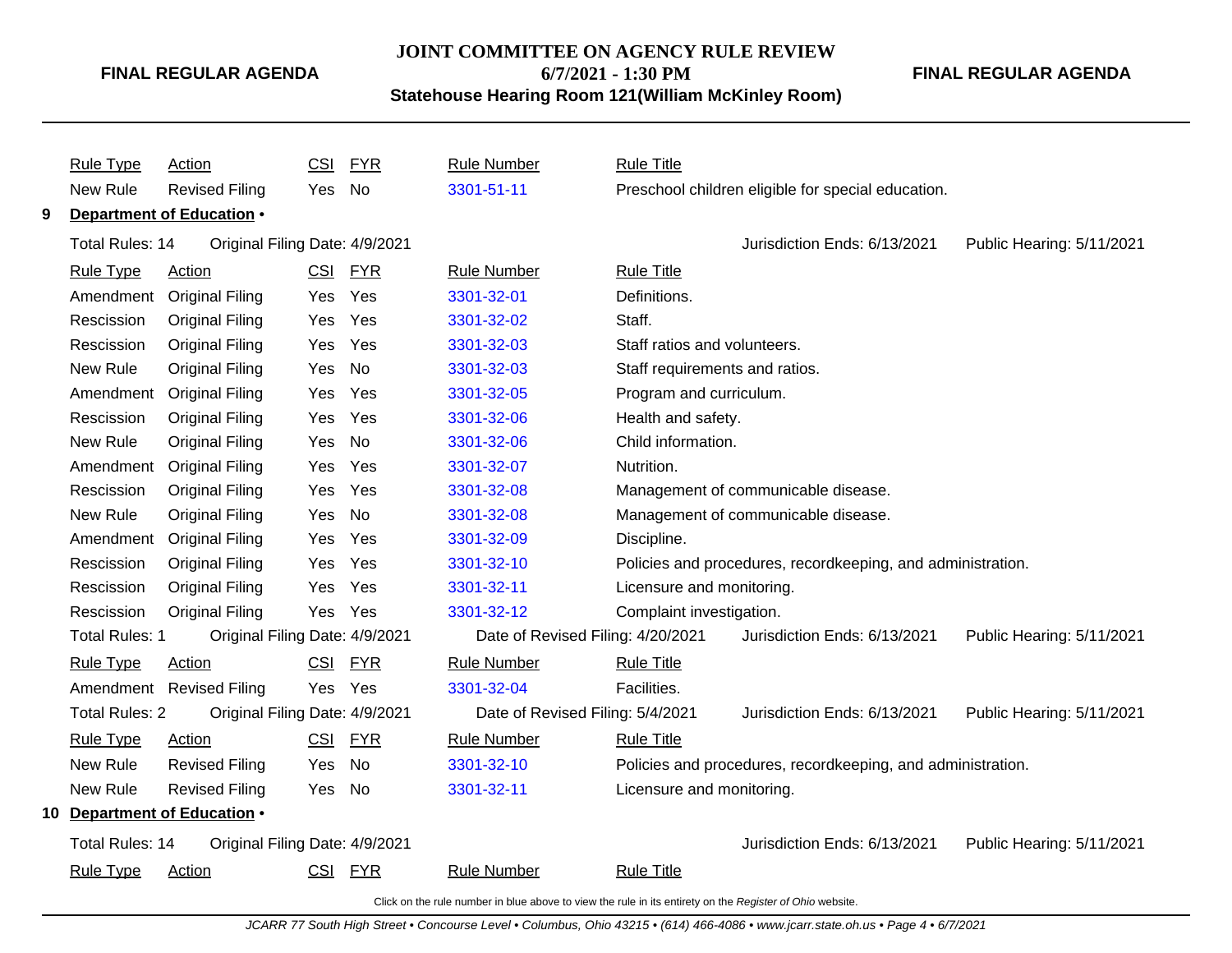### **JOINT COMMITTEE ON AGENCY RULE REVIEW 6/7/2021 - 1:30 PM**

**FINAL REGULAR AGENDA**

**Statehouse Hearing Room 121(William McKinley Room)**

| Amendment             | <b>Original Filing</b>              | Yes.       | Yes        | 3301-37-01         | Definitions.                                                                                                       |
|-----------------------|-------------------------------------|------------|------------|--------------------|--------------------------------------------------------------------------------------------------------------------|
| Rescission            | Original Filing                     | Yes        | Yes        | 3301-37-02         | Compliance and investigation.                                                                                      |
| New Rule              | <b>Original Filing</b>              | Yes        | <b>No</b>  | 3301-37-02         | Compliance and investigation.                                                                                      |
| Amendment             | <b>Original Filing</b>              | Yes        | Yes        | 3301-37-03         | Program.                                                                                                           |
| Rescission            | Original Filing                     | Yes        | Yes        | 3301-37-04         | Staff.                                                                                                             |
| New Rule              | Original Filing                     | Yes        | <b>No</b>  | 3301-37-04         | Staff.                                                                                                             |
|                       | Amendment Original Filing           | Yes        | Yes        | 3301-37-05         | Facility.                                                                                                          |
| Amendment             | <b>Original Filing</b>              | Yes        | Yes        | 3301-37-06         | Equipment and supplies.                                                                                            |
| Amendment             | <b>Original Filing</b>              | Yes        | Yes        | 3301-37-07         | Policies and procedures.                                                                                           |
|                       | Amendment Original Filing           | Yes        | Yes        | 3301-37-08         | Child information.                                                                                                 |
|                       | Amendment Original Filing           | Yes        | Yes        | 3301-37-09         | School food services.                                                                                              |
|                       | Amendment Original Filing           | Yes        | Yes        | 3301-37-10         | Behavior management/discipline.                                                                                    |
|                       | Amendment Original Filing           | Yes        | Yes        | 3301-37-11         | Management of communicable disease.                                                                                |
|                       | Amendment Original Filing           | Yes        | Yes        | 3301-37-12         | Diapering.                                                                                                         |
|                       | 11 Department of Higher Education . |            |            |                    |                                                                                                                    |
| Total Rules: 1        | Original Filing Date: 4/12/2021     |            |            |                    | Jurisdiction Ends: 6/16/2021<br>Public Hearing: 5/20/2021                                                          |
| <b>Rule Type</b>      | <b>Action</b>                       | CSI        | <b>FYR</b> | <b>Rule Number</b> | <b>Rule Title</b>                                                                                                  |
|                       | Amendment Original Filing           | No.        | Yes        | 3333-1-10          | Ohio student residency for state subsidy and tuition surcharge purposes.                                           |
|                       | 12 Department of Higher Education . |            |            |                    |                                                                                                                    |
| <b>Total Rules: 1</b> | Original Filing Date: 4/21/2021     |            |            |                    | Jurisdiction Ends: 6/25/2021<br>Public Hearing: 5/25/2021                                                          |
| <b>Rule Type</b>      | Action                              | CSI        | <b>FYR</b> | <b>Rule Number</b> | <b>Rule Title</b>                                                                                                  |
|                       | Amendment Original Filing           | No         | Yes        | 3333-1-04          | Standards and processes for consideration of new undergraduate degrees and<br>new undergraduate programs of study. |
|                       | 13 Department of Higher Education . |            |            |                    |                                                                                                                    |
| <b>Total Rules: 1</b> | Original Filing Date: 4/14/2021     |            |            |                    | Jurisdiction Ends: 6/18/2021<br>Public Hearing: 5/21/2021                                                          |
| <b>Rule Type</b>      | Action                              | <b>CSI</b> | <b>FYR</b> | <b>Rule Number</b> | <b>Rule Title</b>                                                                                                  |
|                       | Amendment Original Filing           | No.        | Yes        | 3333-1-12          | Rules of compliance for the development of family practice departments and<br>guidelines for distribution.         |
|                       | 14 Department of Insurance •        |            |            |                    |                                                                                                                    |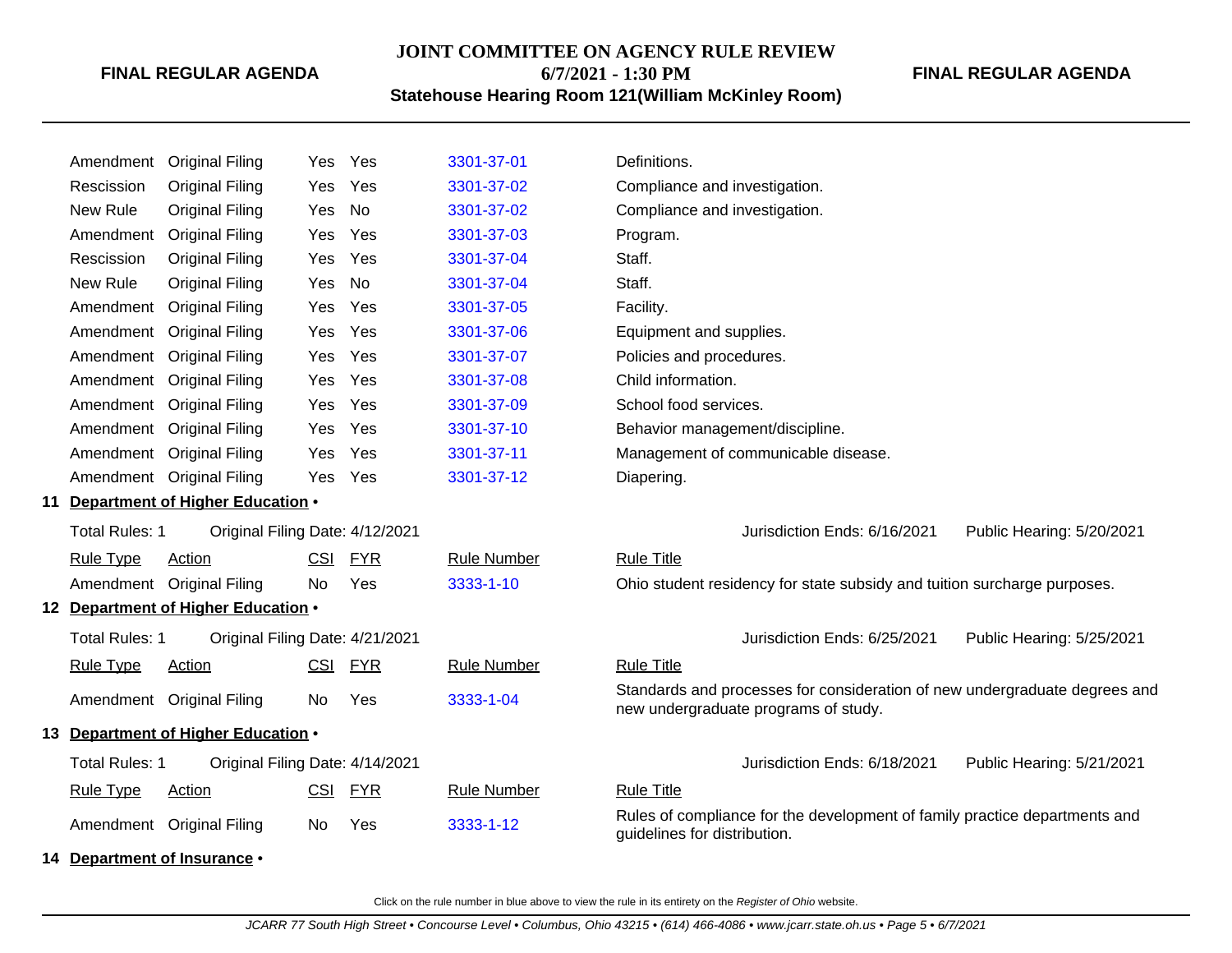## **JOINT COMMITTEE ON AGENCY RULE REVIEW**

**6/7/2021 - 1:30 PM**

**Statehouse Hearing Room 121(William McKinley Room)**

**FINAL REGULAR AGENDA**

| <b>Total Rules: 1</b>       | Original Filing Date: 4/5/2021                                         |            |            |                                   |                         | Jurisdiction Ends: 6/9/2021                                                                                                                                           | Public Hearing: 5/7/2021                                                               |
|-----------------------------|------------------------------------------------------------------------|------------|------------|-----------------------------------|-------------------------|-----------------------------------------------------------------------------------------------------------------------------------------------------------------------|----------------------------------------------------------------------------------------|
| <b>Rule Type</b>            | <b>Action</b>                                                          | <b>CSI</b> | <b>FYR</b> | <b>Rule Number</b>                | <b>Rule Title</b>       |                                                                                                                                                                       |                                                                                        |
|                             | Amendment Original Filing                                              | Yes Yes    |            | 3901-3-16                         | Credit for reinsurance. |                                                                                                                                                                       |                                                                                        |
|                             | 15 Department of Job and Family Services • Division of Social Services |            |            |                                   |                         |                                                                                                                                                                       |                                                                                        |
| Total Rules: 10             | Original Filing Date: 4/9/2021                                         |            |            |                                   |                         | Jurisdiction Ends: 6/13/2021                                                                                                                                          | Public Hearing: 5/12/2021                                                              |
| <b>Rule Type</b>            | Action                                                                 | <b>CSI</b> | <b>FYR</b> | <b>Rule Number</b>                | <b>Rule Title</b>       |                                                                                                                                                                       |                                                                                        |
|                             | Amendment Original Filing                                              | No         | Yes        | 5101:2-47-01                      |                         | Administration of the Title IV-E foster care maintenance FCM program.                                                                                                 |                                                                                        |
|                             | Amendment Original Filing                                              | No         | Yes        | 5101:2-47-09                      |                         | Case record requirements for Title IV-E foster care maintenance (FCM).                                                                                                |                                                                                        |
|                             | Amendment Original Filing                                              | No         | Yes        | 5101:2-47-12                      | and reimbursability.    |                                                                                                                                                                       | Title IV-E foster care maintenance (FCM): Initial determination of program eligibility |
|                             | Amendment Original Filing                                              | No.        | <b>Yes</b> | 5101:2-47-13                      | requirements.           | Title IV-E foster care maintenance (FCM) program eligibility: Legal responsibility                                                                                    |                                                                                        |
|                             | Amendment Original Filing                                              | No.        | Yes        | 5101:2-47-14                      |                         | Title IV-E foster care maintenance (FCM) program eligibility: ADC-relatedness.                                                                                        |                                                                                        |
|                             | Amendment Original Filing                                              | No         | Yes        | 5101:2-47-15                      |                         | Foster care maintenance program reimbursability: authorization for foster care<br>maintenance and auxiliary payment reimbursements.                                   |                                                                                        |
|                             | Amendment Original Filing                                              | No         | Yes        | 5101:2-47-16                      | settings.               | Title IV-E foster care maintenance (FCM) program: Reimbursable placement                                                                                              |                                                                                        |
|                             | Amendment Original Filing                                              | No.        | <b>Yes</b> | 5101:2-47-19                      |                         | Title IV-E foster care maintenance (FCM) program reimbursability: payments,<br>reimbursements, graduation expenses and personal incidentals.                          |                                                                                        |
|                             | Amendment Original Filing                                              | No         | Yes        | 5101:2-47-20                      |                         | Title IV-E foster care maintenance (FCM) program reimbursability: Supplemental<br>reimbursements for the cost of care for the child of a Title IV-E recipient parent. |                                                                                        |
|                             | Amendment Original Filing                                              | No.        | Yes        | 5101:2-47-23                      |                         | Beginning date of reimbursability for the Title IV-E foster care maintenance (FCM).                                                                                   |                                                                                        |
| <b>Total Rules: 1</b>       | Original Filing Date: 4/9/2021                                         |            |            | Date of Revised Filing: 4/27/2021 |                         | Jurisdiction Ends: 6/13/2021                                                                                                                                          | Public Hearing: 5/12/2021                                                              |
| <b>Rule Type</b>            | Action                                                                 | <b>CSI</b> | <u>FYR</u> | <b>Rule Number</b>                | <b>Rule Title</b>       |                                                                                                                                                                       |                                                                                        |
| New Rule                    | <b>Revised Filing</b>                                                  | No.        | No         | 5101:2-47-21                      |                         | Title IV-E foster care maintenance (FCM) reimbursement for a child placed into a<br>qualified residential treatment program (QRTP).                                   |                                                                                        |
| 16 Department of Taxation . |                                                                        |            |            |                                   |                         |                                                                                                                                                                       |                                                                                        |
| Total Rules: 5              | Original Filing Date: 4/15/2021                                        |            |            |                                   |                         | Jurisdiction Ends: 6/19/2021                                                                                                                                          | Public Hearing:                                                                        |
| <b>Rule Type</b>            | Action                                                                 | <b>CSI</b> | <b>FYR</b> | <b>Rule Number</b>                | <b>Rule Title</b>       |                                                                                                                                                                       |                                                                                        |
| Amendment                   | <b>Original Filing</b>                                                 | No.        | Yes        | 5703-25-01                        |                         | Public notice of any proposed change in rules.                                                                                                                        |                                                                                        |
|                             | Amendment Original Filing                                              | No.        | Yes        | 5703-25-05                        | Definitions.            |                                                                                                                                                                       |                                                                                        |
|                             |                                                                        |            |            |                                   |                         |                                                                                                                                                                       |                                                                                        |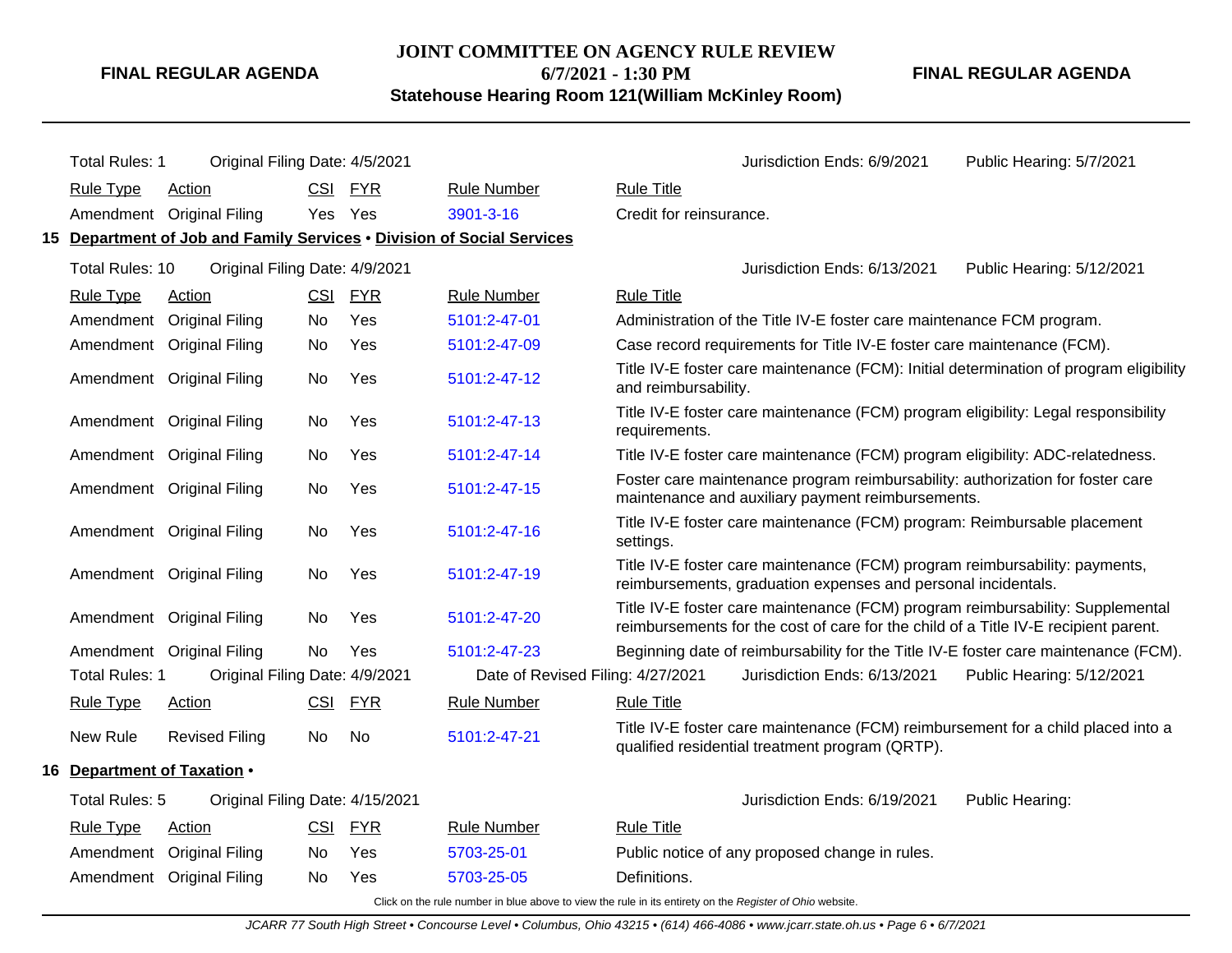# **JOINT COMMITTEE ON AGENCY RULE REVIEW**

**6/7/2021 - 1:30 PM**

**Statehouse Hearing Room 121(William McKinley Room)**

**FINAL REGULAR AGENDA**

Amendment Original Filing No Yes [5703-25-06](http://www.registerofohio.state.oh.us/jsps/publicdisplayrules/processPublicDisplayRules.jsp?entered_rule_no=5703-25-06&doWhat=GETBYRULENUM&raID=0) Equalization procedures. Amendment Original Filing No Yes [5703-25-07](http://www.registerofohio.state.oh.us/jsps/publicdisplayrules/processPublicDisplayRules.jsp?entered_rule_no=5703-25-07&doWhat=GETBYRULENUM&raID=0) Appraisals. Amendment Original Filing No Yes [5703-25-08](http://www.registerofohio.state.oh.us/jsps/publicdisplayrules/processPublicDisplayRules.jsp?entered_rule_no=5703-25-08&doWhat=GETBYRULENUM&raID=0) Procedure prior to actual appraisal. **17 Department of Taxation** • Total Rules: 2 Original Filing Date: 4/15/2021 **Communist Communist Communist Communist Communist Communist Communist Communist Communist Communist Communist Communist Communist Communist Communist Communist Communist Comm** Rule Type Action **CSI FYR** Rule Number Rule Title Amendment Original Filing Yes No [5703-15-21](http://www.registerofohio.state.oh.us/jsps/publicdisplayrules/processPublicDisplayRules.jsp?entered_rule_no=5703-15-21&doWhat=GETBYRULENUM&raID=0) Sale of other tobacco products between licensed other tobacco product distributors. Amendment Original Filing Yes No [5703-15-23](http://www.registerofohio.state.oh.us/jsps/publicdisplayrules/processPublicDisplayRules.jsp?entered_rule_no=5703-15-23&doWhat=GETBYRULENUM&raID=0) Cigarette, other tobacco products taxpayers and master settlement agreement filers must file and pay electronically. **18 Development Services Agency** • **Transformative Mixed Use Development Credit** Total Rules: 4 Original Filing Date: 4/19/2021 Jurisdiction Ends: 6/23/2021 Public Hearing: 5/26/2021 Rule Type Action **CSI FYR** Rule Number Rule Title New Rule Original Filing No No [122:29-1-01](http://www.registerofohio.state.oh.us/jsps/publicdisplayrules/processPublicDisplayRules.jsp?entered_rule_no=122:29-1-01&doWhat=GETBYRULENUM&raID=0) Definitions. New Rule Original Filing No No [122:29-1-02](http://www.registerofohio.state.oh.us/jsps/publicdisplayrules/processPublicDisplayRules.jsp?entered_rule_no=122:29-1-02&doWhat=GETBYRULENUM&raID=0) Eligibility. New Rule Original Filing No No [122:29-1-04](http://www.registerofohio.state.oh.us/jsps/publicdisplayrules/processPublicDisplayRules.jsp?entered_rule_no=122:29-1-04&doWhat=GETBYRULENUM&raID=0) Agreements and Amendments. New Rule Original Filing No No [122:29-1-07](http://www.registerofohio.state.oh.us/jsps/publicdisplayrules/processPublicDisplayRules.jsp?entered_rule_no=122:29-1-07&doWhat=GETBYRULENUM&raID=0) Rescission of Tax Credit Certification. Total Rules: 4 Original Filing Date: 4/19/2021 Date of Revised Filing: 5/3/2021 Jurisdiction Ends: 6/23/2021 Public Hearing: 5/26/2021 Rule Type Action **CSI FYR** Rule Number Rule Title New Rule Revised Filing No No [122:29-1-03](http://www.registerofohio.state.oh.us/jsps/publicdisplayrules/processPublicDisplayRules.jsp?entered_rule_no=122:29-1-03&doWhat=GETBYRULENUM&raID=0) Application and Certification. New Rule Revised Filing No No [122:29-1-05](http://www.registerofohio.state.oh.us/jsps/publicdisplayrules/processPublicDisplayRules.jsp?entered_rule_no=122:29-1-05&doWhat=GETBYRULENUM&raID=0) Transformational Mixed Use Development Tax Credit. New Rule Revised Filing No No [122:29-1-06](http://www.registerofohio.state.oh.us/jsps/publicdisplayrules/processPublicDisplayRules.jsp?entered_rule_no=122:29-1-06&doWhat=GETBYRULENUM&raID=0) Reporting. New Rule Revised Filing No No [122:29-1-08](http://www.registerofohio.state.oh.us/jsps/publicdisplayrules/processPublicDisplayRules.jsp?entered_rule_no=122:29-1-08&doWhat=GETBYRULENUM&raID=0) Fees. **19 Ohio Department of Medicaid** • **Eligibility** Total Rules: 1 Original Filing Date: 4/5/2021 **Contact Accord Public Heart Accord Public Hearing:** Jurisdiction Ends: 6/9/2021 Public Hearing: Rule Type Action **CSI FYR** Rule Number Rule Title Amendment Original Filing No Yes [5160:1-1-03](http://www.registerofohio.state.oh.us/jsps/publicdisplayrules/processPublicDisplayRules.jsp?entered_rule_no=5160:1-1-03&doWhat=GETBYRULENUM&raID=0) Medicaid: restrictions on payment for services. **20 Ohio Department of Medicaid** • Total Rules: 2 Original Filing Date: 4/6/2021 <br>
Jurisdiction Ends: 6/10/2021 Public Hearing: 5/7/2021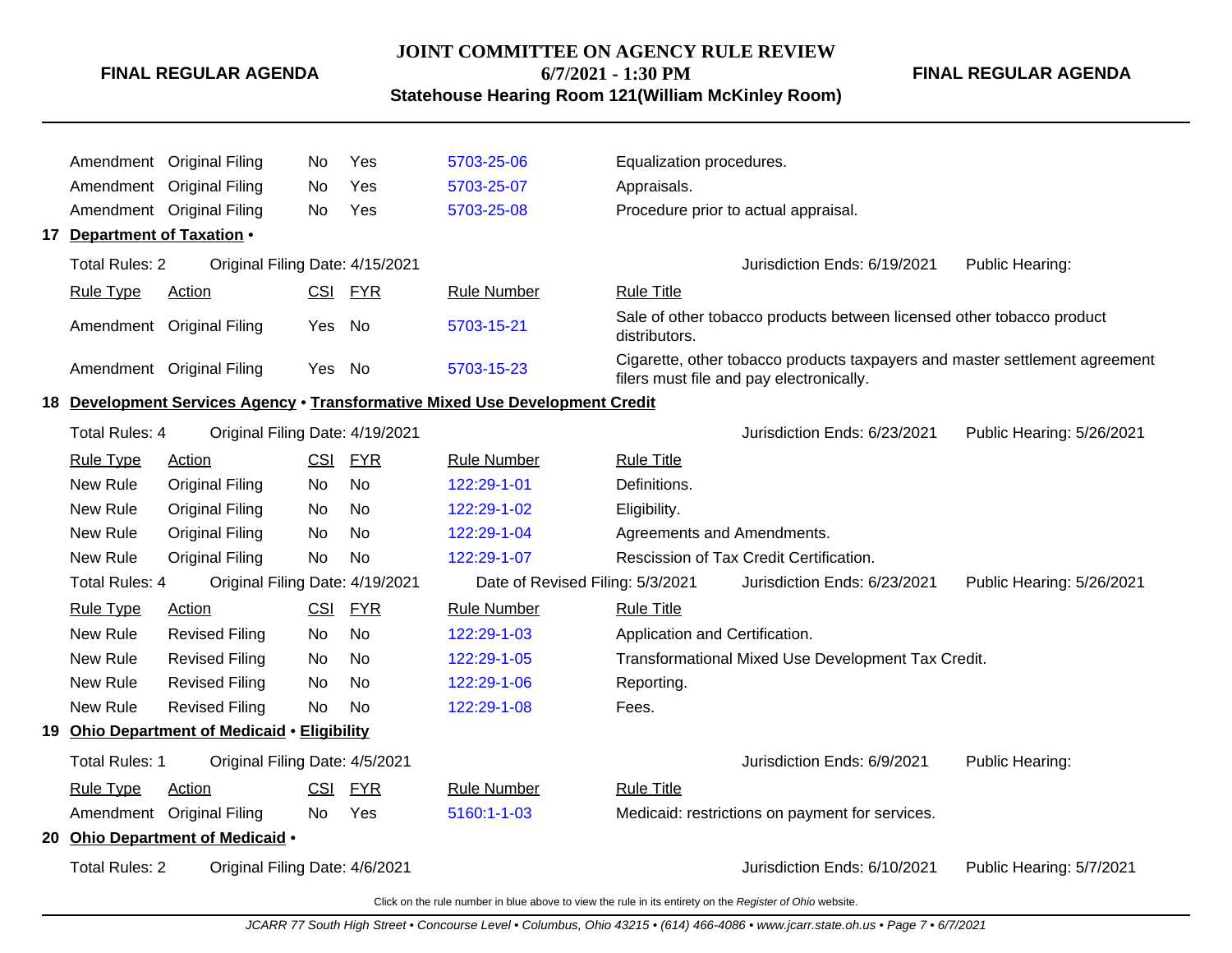# **JOINT COMMITTEE ON AGENCY RULE REVIEW 6/7/2021 - 1:30 PM**

**FINAL REGULAR AGENDA**

**Statehouse Hearing Room 121(William McKinley Room)**

| <b>Rule Type</b>       | Action                           | <b>CSI</b> | <b>FYR</b> | <b>Rule Number</b>                                                                                       | <b>Rule Title</b>            |                                                                                |                           |
|------------------------|----------------------------------|------------|------------|----------------------------------------------------------------------------------------------------------|------------------------------|--------------------------------------------------------------------------------|---------------------------|
| Rescission             | <b>Original Filing</b>           | No         | Yes        | 5160-2-21.1                                                                                              |                              | Consumer co-payments for non-emergency emergency department services.          |                           |
| New Rule               | <b>Original Filing</b>           | No         | No         | 5160-2-77                                                                                                |                              | Consumer co-payments for non-emergency emergency department services.          |                           |
|                        | 21 Ohio Department of Medicaid . |            |            |                                                                                                          |                              |                                                                                |                           |
| <b>Total Rules: 14</b> | Original Filing Date: 4/16/2021  |            |            |                                                                                                          |                              | Jurisdiction Ends: 6/20/2021                                                   | Public Hearing: 5/17/2021 |
| <b>Rule Type</b>       | Action                           | CSI        | <b>FYR</b> | <b>Rule Number</b>                                                                                       | <b>Rule Title</b>            |                                                                                |                           |
| Amendment              | <b>Original Filing</b>           | No         | Yes        | 5160-15-01                                                                                               | Transportation: definitions. |                                                                                |                           |
| New Rule               | <b>Original Filing</b>           | No         | <b>No</b>  | 5160-15-10                                                                                               |                              | Transportation: non-emergency services through a CDJFS.                        |                           |
| Rescission             | <b>Original Filing</b>           | No         | Yes        | 5160-15-11                                                                                               |                              | Transportation: non-emergency services through a CDJFS: general provisions.    |                           |
| Rescission             | <b>Original Filing</b>           | No         | Yes        | 5160-15-12                                                                                               | limitations.                 | Transportation: non-emergency services through a CDJFS: requirements and       |                           |
| Rescission             | <b>Original Filing</b>           | No         | Yes        | 5160-15-13                                                                                               |                              | Transportation: non-emergency services through a CDJFS: administration.        |                           |
| Amendment              | <b>Original Filing</b>           | No         | Yes        | 5160-15-14                                                                                               | provisions.                  | Transportation: non-emergency services through a CDJFS: program integrity      |                           |
| Amendment              | <b>Original Filing</b>           | Yes        | Yes        | 5160-15-21                                                                                               |                              | Transportation: services from an eligible provider: provider requirements.     |                           |
| Amendment              | <b>Original Filing</b>           | No         | Yes        | 5160-15-22                                                                                               |                              | Transportation: services from an eligible provider: wheelchair van services.   |                           |
| Amendment              | <b>Original Filing</b>           | No         | Yes        | 5160-15-23                                                                                               |                              | Transportation: services from an eligible provider: ground ambulance services. |                           |
| Amendment              | <b>Original Filing</b>           | No         | Yes        | 5160-15-24                                                                                               |                              | Transportation: services from an eligible provider: air ambulance services.    |                           |
| Amendment              | <b>Original Filing</b>           | No         | Yes        | 5160-15-25                                                                                               |                              | Transportation: services from an eligible provider: points of transport.       |                           |
|                        | Amendment Original Filing        | No         | Yes        | 5160-15-26                                                                                               | allowances.                  | Transportation: services from an eligible provider: service limitations and    |                           |
|                        | Amendment Original Filing        | <b>No</b>  | Yes        | 5160-15-27                                                                                               |                              | Transportation: services from an eligible provider: documentation.             |                           |
|                        | Amendment Original Filing        | No         | Yes        | 5160-15-28                                                                                               |                              | Transportation: services from an eligible provider: payment.                   |                           |
|                        | 22 Ohio Department of Medicaid . |            |            |                                                                                                          |                              |                                                                                |                           |
| <b>Total Rules: 1</b>  | Original Filing Date: 4/6/2021   |            |            | Date of Refiled Filing: 5/19/2021                                                                        |                              | Jurisdiction Ends: 6/18/2021                                                   | Public Hearing: 5/7/2021  |
| <b>Rule Type</b>       | Action                           | <b>CSI</b> | <u>FYR</u> | <b>Rule Number</b>                                                                                       | <b>Rule Title</b>            |                                                                                |                           |
|                        | Amendment Refiled Filing         | No         | Yes        | 5160-21-04                                                                                               |                              | Reproductive health services: pregnancy-related services.                      |                           |
|                        | 23 Ohio Department of Medicaid . |            |            |                                                                                                          |                              |                                                                                |                           |
| <b>Total Rules: 1</b>  | Original Filing Date: 4/19/2021  |            |            |                                                                                                          |                              | Jurisdiction Ends: 6/23/2021                                                   | Public Hearing: 5/20/2021 |
| <b>Rule Type</b>       | Action                           | CSI        | <b>FYR</b> | <b>Rule Number</b>                                                                                       | <b>Rule Title</b>            |                                                                                |                           |
|                        |                                  |            |            | Click on the rule number in blue above to view the rule in its entirety on the Register of Ohio website. |                              |                                                                                |                           |

JCARR 77 South High Street • Concourse Level • Columbus, Ohio 43215 • (614) 466-4086 • www.jcarr.state.oh.us • Page 8 • 6/7/2021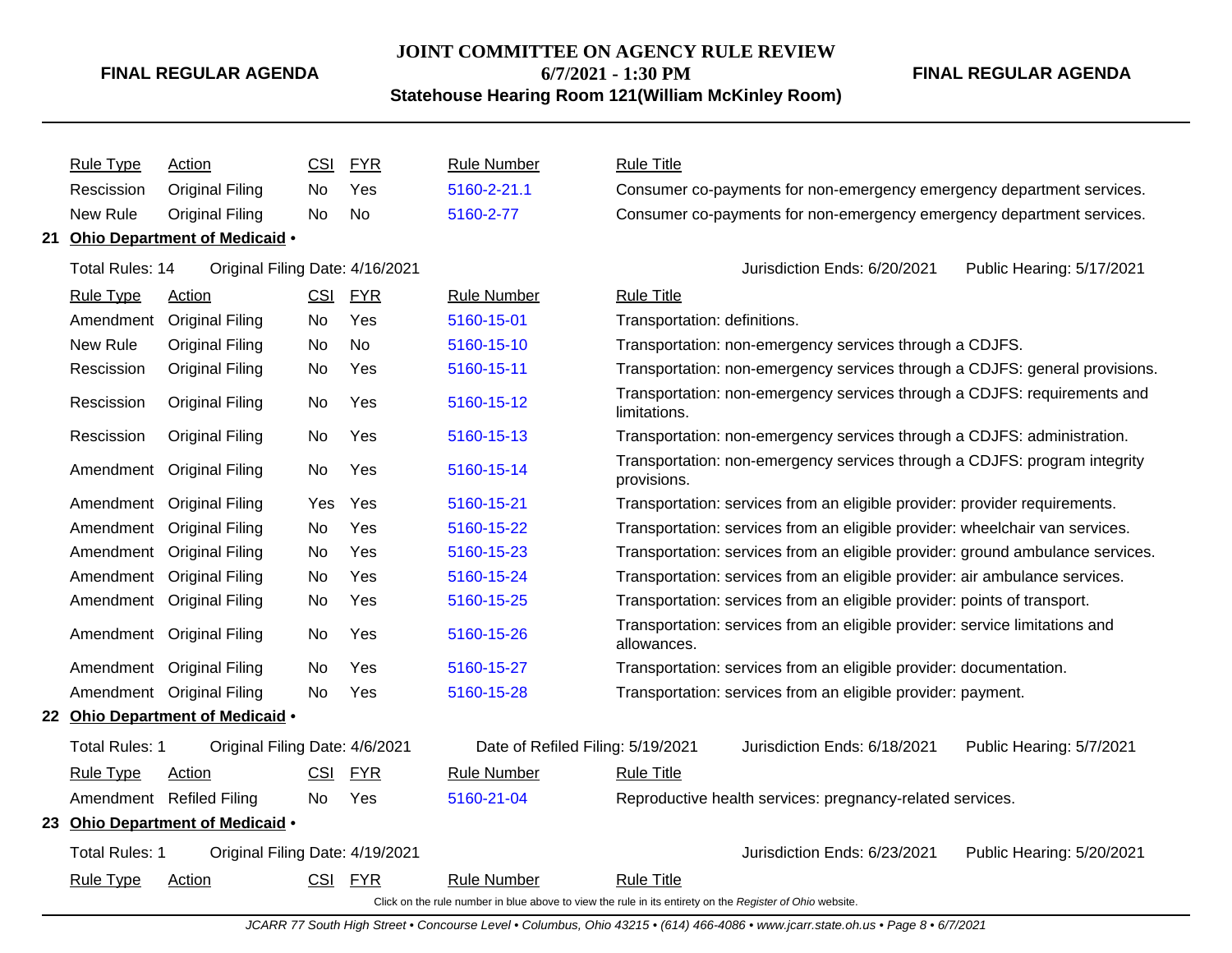**JOINT COMMITTEE ON AGENCY RULE REVIEW**

**6/7/2021 - 1:30 PM**

**Statehouse Hearing Room 121(William McKinley Room)**

**FINAL REGULAR AGENDA**

|                          | Amendment Original Filing        | Yes        | No         | 5160-2-60                         | Hospital cost coverage add-on.      |                                                                               |                           |
|--------------------------|----------------------------------|------------|------------|-----------------------------------|-------------------------------------|-------------------------------------------------------------------------------|---------------------------|
|                          | 24 Ohio Department of Medicaid . |            |            |                                   |                                     |                                                                               |                           |
| Total Rules: 10          | Original Filing Date: 4/16/2021  |            |            |                                   |                                     | Jurisdiction Ends: 6/20/2021                                                  | Public Hearing: 5/17/2021 |
| <b>Rule Type</b>         | <b>Action</b>                    | CSI        | <u>FYR</u> | <b>Rule Number</b>                | <b>Rule Title</b>                   |                                                                               |                           |
| Rescission               | <b>Original Filing</b>           | Yes        | Yes        | 5160-10-01                        | general provisions.                 | Durable medical equipment, prostheses, orthoses, and supplies (DMEPOS):       |                           |
| New Rule                 | <b>Original Filing</b>           | Yes        | No         | 5160-10-01                        | general provisions.                 | Durable medical equipment, prostheses, orthoses, and supplies (DMEPOS):       |                           |
| New Rule                 | <b>Original Filing</b>           | No         | <b>No</b>  | 5160-10-06                        |                                     | DMEPOS: wearable cardioverter-defibrillators.                                 |                           |
| <b>New Rule</b>          | <b>Original Filing</b>           | No         | <b>No</b>  | 5160-10-07                        | DMEPOS: bathing seats.              |                                                                               |                           |
| Rescission               | <b>Original Filing</b>           | No         | Yes        | 5160-10-10                        |                                     | DMEPOS: home dialysis equipment and supplies.                                 |                           |
| Amendment                | <b>Original Filing</b>           | No         | Yes        | 5160-10-13                        | DMEPOS: oxygen.                     |                                                                               |                           |
|                          | Amendment Original Filing        | Yes        | Yes        | 5160-10-16                        | DMEPOS: wheelchairs.                |                                                                               |                           |
|                          | Amendment Original Filing        | No         | Yes        | 5160-10-19                        |                                     | DMEPOS: positive airway pressure devices.                                     |                           |
|                          | Amendment Original Filing        | Yes        | Yes        | 5160-10-22                        | DMEPOS: ventilators.                |                                                                               |                           |
|                          | Amendment Original Filing        | No         | Yes        | 5160-10-29                        | DMEPOS: insulin pumps.              |                                                                               |                           |
|                          | 25 Ohio Department of Medicaid . |            |            |                                   |                                     |                                                                               |                           |
| <b>Total Rules: 2</b>    | Original Filing Date: 4/6/2021   |            |            |                                   |                                     | Jurisdiction Ends: 6/10/2021                                                  | Public Hearing: 5/7/2021  |
| <b>Rule Type</b>         | Action                           | <b>CSI</b> | <b>FYR</b> | <b>Rule Number</b>                | <b>Rule Title</b>                   |                                                                               |                           |
| Rescission               | <b>Original Filing</b>           | No         | Yes        | 5160-8-41                         | Medical nutrition therapy services. |                                                                               |                           |
| New Rule                 | <b>Original Filing</b>           | <b>No</b>  | <b>No</b>  | 5160-8-41                         | Services provided by a dietitian.   |                                                                               |                           |
|                          | 26 Ohio Department of Medicaid . |            |            |                                   |                                     |                                                                               |                           |
| Total Rules: 1           | Original Filing Date: 4/6/2021   |            |            | Date of Refiled Filing: 5/13/2021 |                                     | Jurisdiction Ends: 6/12/2021                                                  | Public Hearing: 5/7/2021  |
| <b>Rule Type</b>         | Action                           | <b>CSI</b> | <b>FYR</b> | <b>Rule Number</b>                | <b>Rule Title</b>                   |                                                                               |                           |
| Amendment Refiled Filing |                                  | No         | No         | 5160-1-60                         | Medicaid payment.                   |                                                                               |                           |
|                          | 27 Ohio Department of Medicaid . |            |            |                                   |                                     |                                                                               |                           |
| <b>Total Rules: 2</b>    | Original Filing Date: 4/15/2021  |            |            |                                   |                                     | Jurisdiction Ends: 6/19/2021                                                  | Public Hearing: 5/17/2021 |
| <b>Rule Type</b>         | <b>Action</b>                    | <b>CSI</b> | <b>FYR</b> | <b>Rule Number</b>                | <b>Rule Title</b>                   |                                                                               |                           |
|                          | Amendment Original Filing        | No         | Yes        | 5160-33-03                        |                                     | Eligibility for the medicaid funded component of the assisted living program. |                           |
|                          |                                  |            |            |                                   |                                     |                                                                               |                           |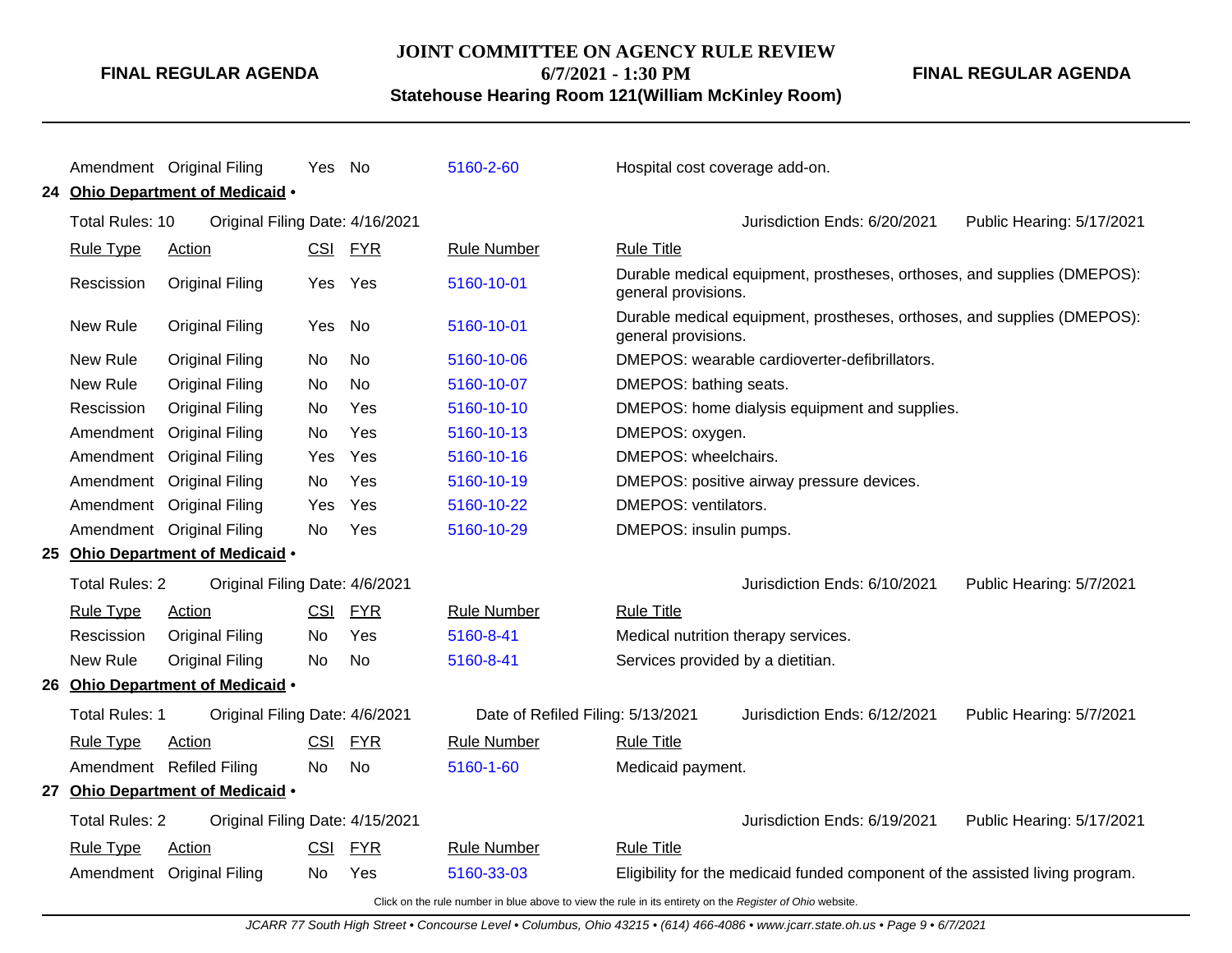#### **JOINT COMMITTEE ON AGENCY RULE REVIEW**

**6/7/2021 - 1:30 PM**

**Statehouse Hearing Room 121(William McKinley Room)**

Amendment Original Filing No Yes [5160-46-02](http://www.registerofohio.state.oh.us/jsps/publicdisplayrules/processPublicDisplayRules.jsp?entered_rule_no=5160-46-02&doWhat=GETBYRULENUM&raID=0) Ohio home care waiver program: eligibility and enrollment. **28 Ohio Environmental Protection Agency** • Total Rules: 17 Original Filing Date: 4/9/2021 Date of Revised Filing: 5/12/2021 Jurisdiction Ends: 6/13/2021 Public Hearing: 5/18/2021 Rule Type Action **CSI FYR** Rule Number Rule Title Amendment Revised Filing Yes Yes [3745-104-01](http://www.registerofohio.state.oh.us/jsps/publicdisplayrules/processPublicDisplayRules.jsp?entered_rule_no=3745-104-01&doWhat=GETBYRULENUM&raID=0) Definitions. Amendment Revised Filing Yes Yes [3745-104-02](http://www.registerofohio.state.oh.us/jsps/publicdisplayrules/processPublicDisplayRules.jsp?entered_rule_no=3745-104-02&doWhat=GETBYRULENUM&raID=0) Threshold determination. Amendment Revised Filing Yes Yes [3745-104-05](http://www.registerofohio.state.oh.us/jsps/publicdisplayrules/processPublicDisplayRules.jsp?entered_rule_no=3745-104-05&doWhat=GETBYRULENUM&raID=0) Applicability. Amendment Revised Filing Yes Yes [3745-104-06](http://www.registerofohio.state.oh.us/jsps/publicdisplayrules/processPublicDisplayRules.jsp?entered_rule_no=3745-104-06&doWhat=GETBYRULENUM&raID=0) General requirements. Amendment Revised Filing Yes Yes [3745-104-08](http://www.registerofohio.state.oh.us/jsps/publicdisplayrules/processPublicDisplayRules.jsp?entered_rule_no=3745-104-08&doWhat=GETBYRULENUM&raID=0) Hazard assessment: applicability. Amendment Revised Filing Yes Yes [3745-104-10](http://www.registerofohio.state.oh.us/jsps/publicdisplayrules/processPublicDisplayRules.jsp?entered_rule_no=3745-104-10&doWhat=GETBYRULENUM&raID=0) Hazard assessment: worst-case release scenario analysis. Amendment Revised Filing Yes Yes [3745-104-11](http://www.registerofohio.state.oh.us/jsps/publicdisplayrules/processPublicDisplayRules.jsp?entered_rule_no=3745-104-11&doWhat=GETBYRULENUM&raID=0) Hazard assessment: alternative release scenario analysis. Amendment Revised Filing Yes Yes [3745-104-12](http://www.registerofohio.state.oh.us/jsps/publicdisplayrules/processPublicDisplayRules.jsp?entered_rule_no=3745-104-12&doWhat=GETBYRULENUM&raID=0) Hazard assessment: defining offsite impacts - population. Amendment Revised Filing Yes Yes [3745-104-16](http://www.registerofohio.state.oh.us/jsps/publicdisplayrules/processPublicDisplayRules.jsp?entered_rule_no=3745-104-16&doWhat=GETBYRULENUM&raID=0) Hazard assessment: five-year accident history. Amendment Revised Filing Yes Yes [3745-104-17](http://www.registerofohio.state.oh.us/jsps/publicdisplayrules/processPublicDisplayRules.jsp?entered_rule_no=3745-104-17&doWhat=GETBYRULENUM&raID=0) Program two prevention program: safety information. Amendment Revised Filing Yes Yes [3745-104-18](http://www.registerofohio.state.oh.us/jsps/publicdisplayrules/processPublicDisplayRules.jsp?entered_rule_no=3745-104-18&doWhat=GETBYRULENUM&raID=0) Program two prevention program: hazard review. Amendment Revised Filing Yes Yes [3745-104-19](http://www.registerofohio.state.oh.us/jsps/publicdisplayrules/processPublicDisplayRules.jsp?entered_rule_no=3745-104-19&doWhat=GETBYRULENUM&raID=0) Program two prevention program: operating procedures. Amendment Revised Filing Yes Yes [3745-104-21](http://www.registerofohio.state.oh.us/jsps/publicdisplayrules/processPublicDisplayRules.jsp?entered_rule_no=3745-104-21&doWhat=GETBYRULENUM&raID=0) Program two prevention program: maintenance. Amendment Revised Filing Yes Yes [3745-104-22](http://www.registerofohio.state.oh.us/jsps/publicdisplayrules/processPublicDisplayRules.jsp?entered_rule_no=3745-104-22&doWhat=GETBYRULENUM&raID=0) Program two prevention program: compliance audits. Amendment Revised Filing Yes Yes [3745-104-23](http://www.registerofohio.state.oh.us/jsps/publicdisplayrules/processPublicDisplayRules.jsp?entered_rule_no=3745-104-23&doWhat=GETBYRULENUM&raID=0) Program two prevention program: incident investigation. Amendment Revised Filing Yes Yes [3745-104-24](http://www.registerofohio.state.oh.us/jsps/publicdisplayrules/processPublicDisplayRules.jsp?entered_rule_no=3745-104-24&doWhat=GETBYRULENUM&raID=0) Program three prevention program: process safety information. Amendment Revised Filing Yes Yes [3745-104-25](http://www.registerofohio.state.oh.us/jsps/publicdisplayrules/processPublicDisplayRules.jsp?entered_rule_no=3745-104-25&doWhat=GETBYRULENUM&raID=0) Program three prevention program: process hazard analysis. **29 Ohio Environmental Protection Agency** • Total Rules: 3 Original Filing Date: 4/9/2021 Jurisdiction Ends: 6/13/2021 Public Hearing: 5/18/2021 Rule Type Action **CSI FYR** Rule Number Rule Title Rescission Original Filing Yes Yes [3745-104-33](http://www.registerofohio.state.oh.us/jsps/publicdisplayrules/processPublicDisplayRules.jsp?entered_rule_no=3745-104-33&doWhat=GETBYRULENUM&raID=0) Program three prevention program: employee participation. Rescission Original Filing Yes Yes [3745-104-47](http://www.registerofohio.state.oh.us/jsps/publicdisplayrules/processPublicDisplayRules.jsp?entered_rule_no=3745-104-47&doWhat=GETBYRULENUM&raID=0) Risk management plan: emergency response program. Rescission Original Filing Yes Yes [3745-104-53](http://www.registerofohio.state.oh.us/jsps/publicdisplayrules/processPublicDisplayRules.jsp?entered_rule_no=3745-104-53&doWhat=GETBYRULENUM&raID=0) Fees. Total Rules: 22 Original Filing Date: 4/9/2021 Date of Revised Filing: 5/12/2021 Jurisdiction Ends: 6/13/2021 Public Hearing: 5/18/2021 Rule Type Action **CSI FYR** Rule Number Rule Title

Click on the rule number in blue above to view the rule in its entirety on the Register of Ohio website.

**FINAL REGULAR AGENDA**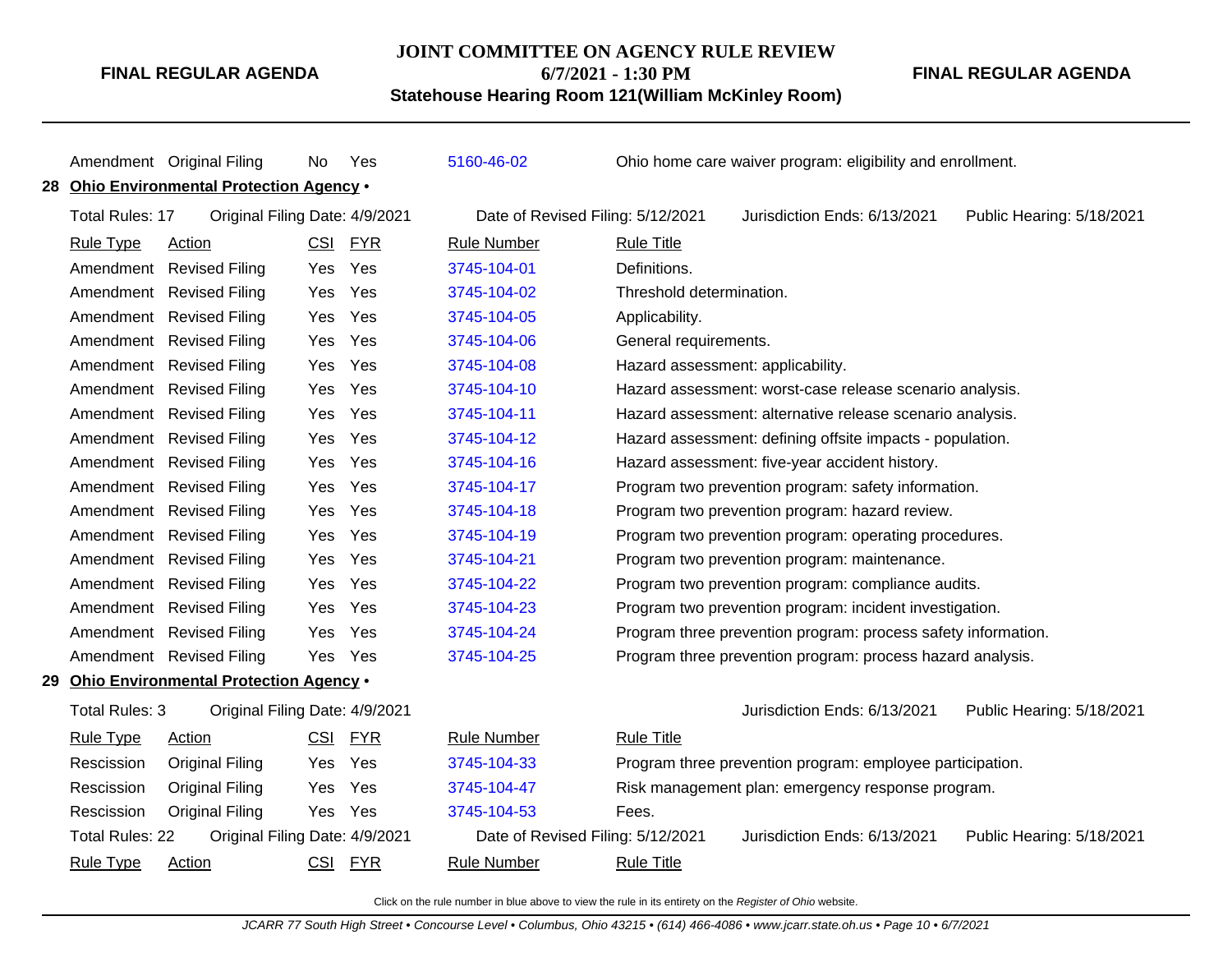# **JOINT COMMITTEE ON AGENCY RULE REVIEW**

**6/7/2021 - 1:30 PM Statehouse Hearing Room 121(William McKinley Room)** **FINAL REGULAR AGENDA**

|      |                  | Amendment Revised Filing               |            | Yes Yes    | 3745-104-26        | Program three prevention program: operating procedures.                                                 |
|------|------------------|----------------------------------------|------------|------------|--------------------|---------------------------------------------------------------------------------------------------------|
|      |                  | Amendment Revised Filing               | Yes        | Yes        | 3745-104-27        | Program three prevention program: training.                                                             |
|      |                  | Amendment Revised Filing               | Yes        | Yes        | 3745-104-28        | Program three prevention program: mechanical integrity.                                                 |
|      |                  | Amendment Revised Filing               | Yes        | Yes        | 3745-104-29        | Program three prevention program: management of change.                                                 |
|      |                  | Amendment Revised Filing               | Yes        | Yes        | 3745-104-30        | Program three prevention program: pre-startup review.                                                   |
|      |                  | Amendment Revised Filing               | Yes        | Yes        | 3745-104-31        | Program three prevention program: compliance audits.                                                    |
|      |                  | Amendment Revised Filing               | Yes        | Yes        | 3745-104-32        | Program three prevention program: incident investigation.                                               |
|      | New Rule         | <b>Revised Filing</b>                  | Yes        | No         | 3745-104-33        | Program three prevention program: employee participation.                                               |
|      |                  | Amendment Revised Filing               | Yes        | Yes        | 3745-104-34        | Program three prevention program: hot work permit.                                                      |
|      |                  | Amendment Revised Filing               | Yes        | Yes        | 3745-104-35        | Program three prevention program: contractors.                                                          |
|      |                  | Amendment Revised Filing               | Yes        | Yes        | 3745-104-36        | Emergency response: applicability.                                                                      |
|      |                  | Amendment Revised Filing               | Yes        | Yes        | 3745-104-37        | Emergency response program.                                                                             |
|      |                  | Amendment Revised Filing               | Yes        | Yes        | 3745-104-38        | Risk management plan: submission.                                                                       |
|      |                  | Amendment Revised Filing               | Yes        | Yes        | 3745-104-41        | Risk management plan: executive summary.                                                                |
|      |                  | Amendment Revised Filing               | Yes        | Yes        | 3745-104-42        | Risk management plan: registration.                                                                     |
|      |                  | Amendment Revised Filing               | Yes        | Yes        | 3745-104-43        | Risk management plan: offsite consequence analysis.                                                     |
|      |                  | Amendment Revised Filing               | Yes        | Yes        | 3745-104-45        | Risk management plan: prevention program/program 2.                                                     |
|      |                  | Amendment Revised Filing               | Yes        | Yes        | 3745-104-46        | Risk management plan: prevention program/program three.                                                 |
|      | New Rule         | <b>Revised Filing</b>                  | Yes        | No         | 3745-104-47        | Risk management plan: emergency response program and exercises.                                         |
|      |                  | Amendment Revised Filing               | Yes        | Yes        | 3745-104-49        | Risk management plan: updates and required corrections.                                                 |
|      |                  | Amendment Revised Filing               | Yes        | Yes        | 3745-104-51        | Availability of information to the public.                                                              |
|      |                  | Amendment Revised Filing               |            | Yes Yes    | 3745-104-52        | Permit content and air permitting authority or designated agency requirements.                          |
| 30 - |                  | Ohio Environmental Protection Agency . |            |            |                    |                                                                                                         |
|      | Total Rules: 4   | Original Filing Date: 4/8/2021         |            |            |                    | Jurisdiction Ends: 6/12/2021<br>Public Hearing: 5/18/2021                                               |
|      | <b>Rule Type</b> | Action                                 | <u>CSI</u> | <b>FYR</b> | <b>Rule Number</b> | <b>Rule Title</b>                                                                                       |
|      |                  | Amendment Original Filing              |            | Yes Yes    | 3745-26-01         | Definitions.                                                                                            |
|      |                  | Amendment Original Filing              | Yes        | Yes        | 3745-26-10         | Requirements for contractors in the enhanced automobile inspection and<br>maintenance program.          |
|      |                  | Amendment Original Filing              |            | Yes Yes    | 3745-26-12         | Requirements for motor vehicle owners in the enhanced automobile inspection and<br>maintenance program. |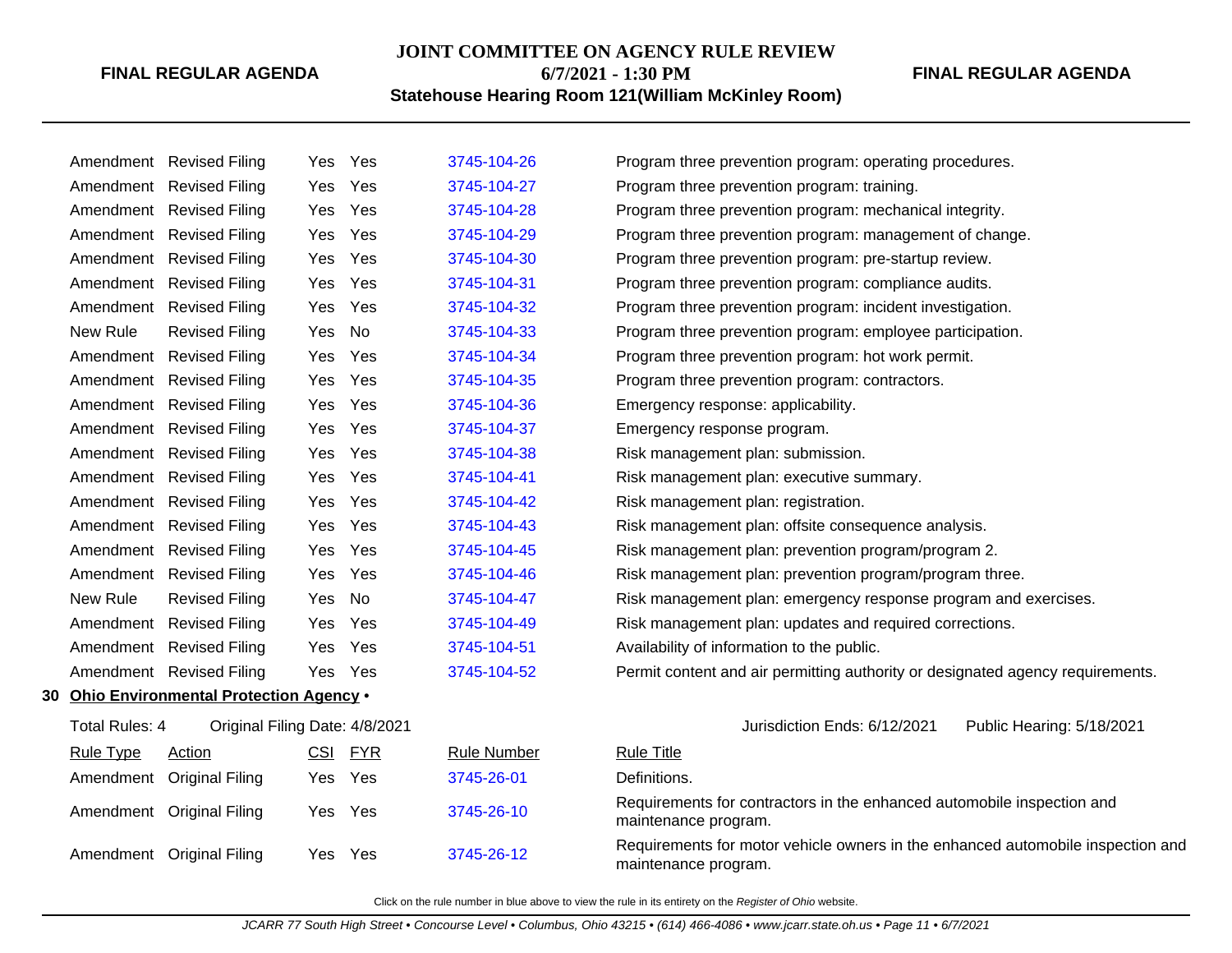#### **JOINT COMMITTEE ON AGENCY RULE REVIEW**

**FINAL REGULAR AGENDA**

**6/7/2021 - 1:30 PM**

**FINAL REGULAR AGENDA**

**Statehouse Hearing Room 121(William McKinley Room)**

Amendment Original Filing Yes Yes [3745-26-14](http://www.registerofohio.state.oh.us/jsps/publicdisplayrules/processPublicDisplayRules.jsp?entered_rule_no=3745-26-14&doWhat=GETBYRULENUM&raID=0) Enforcement of program rules and regulations for the enhanced automobile inspection and maintenance program. **31 Ohio Environmental Protection Agency** • Total Rules: 3 Original Filing Date: 4/23/2021 Jurisdiction Ends: 6/27/2021 Public Hearing: 6/2/2021 Rule Type Action **CSI FYR** Rule Number Rule Title Amendment Original Filing Yes Yes [3745-80-01](http://www.registerofohio.state.oh.us/jsps/publicdisplayrules/processPublicDisplayRules.jsp?entered_rule_no=3745-80-01&doWhat=GETBYRULENUM&raID=0) Definitions. Amendment Original Filing Yes Yes [3745-80-02](http://www.registerofohio.state.oh.us/jsps/publicdisplayrules/processPublicDisplayRules.jsp?entered_rule_no=3745-80-02&doWhat=GETBYRULENUM&raID=0) Tampering prohibitions. Amendment Original Filing Yes Yes [3745-80-03](http://www.registerofohio.state.oh.us/jsps/publicdisplayrules/processPublicDisplayRules.jsp?entered_rule_no=3745-80-03&doWhat=GETBYRULENUM&raID=0) Anti-tampering inspection procedures and requirements. **32 Ohio Speech and Hearing Professionals Board** • Total Rules: 1 Original Filing Date: 4/8/2021 <br>
Jurisdiction Ends: 6/12/2021 Public Hearing: 5/12/2021 Rule Type Action **CSI FYR** Rule Number Rule Title Amendment Original Filing Yes Yes [4753-12-01](http://www.registerofohio.state.oh.us/jsps/publicdisplayrules/processPublicDisplayRules.jsp?entered_rule_no=4753-12-01&doWhat=GETBYRULENUM&raID=0) Consideration of military experience, education, training and term of service. **33 Ohio Speech and Hearing Professionals Board** • Total Rules: 1 Original Filing Date: 4/8/2021 Jurisdiction Ends: 6/12/2021 Public Hearing: 5/12/2021 Rule Type Action **CSI FYR** Rule Number Rule Title New Rule Original Filing Yes No [4747-1-24](http://www.registerofohio.state.oh.us/jsps/publicdisplayrules/processPublicDisplayRules.jsp?entered_rule_no=4747-1-24&doWhat=GETBYRULENUM&raID=0) Temporary licensure for members of the military and spouses; consideration of military experience and expedited licensure for military and spouses. **34 Opportunities for Ohioans with Disabilities** • Total Rules: 2 Original Filing Date: 4/20/2021 Jurisdiction Ends: 6/24/2021 Public Hearing: 5/21/2021 Rule Type Action **CSI FYR** Rule Number Rule Title Rescission Original Filing No Yes [3304-1-03](http://www.registerofohio.state.oh.us/jsps/publicdisplayrules/processPublicDisplayRules.jsp?entered_rule_no=3304-1-03&doWhat=GETBYRULENUM&raID=0) Open meetings. Rescission Original Filing No Yes [3304-2-55](http://www.registerofohio.state.oh.us/jsps/publicdisplayrules/processPublicDisplayRules.jsp?entered_rule_no=3304-2-55&doWhat=GETBYRULENUM&raID=0) Vocational rehabilitation counseling and guidance, referral. **35 State Chiropractic Board** • Total Rules: 2 Original Filing Date: 4/6/2021 Jurisdiction Ends: 6/10/2021 Public Hearing: 5/13/2021 Rule Type Action **CSI FYR** Rule Number Rule Title Amendment Original Filing Yes No [4734-9-06](http://www.registerofohio.state.oh.us/jsps/publicdisplayrules/processPublicDisplayRules.jsp?entered_rule_no=4734-9-06&doWhat=GETBYRULENUM&raID=0) Sexual misconduct. New Rule Original Filing Yes No [4734-12-01](http://www.registerofohio.state.oh.us/jsps/publicdisplayrules/processPublicDisplayRules.jsp?entered_rule_no=4734-12-01&doWhat=GETBYRULENUM&raID=0) Animal chiropractic. Total Rules: 1 Original Filing Date: 4/6/2021 Date of Revised Filing: 4/30/2021 Jurisdiction Ends: 6/10/2021 Public Hearing: 5/13/2021 Rule Type Action **CSI FYR** Rule Number Rule Title

Click on the rule number in blue above to view the rule in its entirety on the Register of Ohio website.

JCARR 77 South High Street • Concourse Level • Columbus, Ohio 43215 • (614) 466-4086 • www.jcarr.state.oh.us • Page 12 • 6/7/2021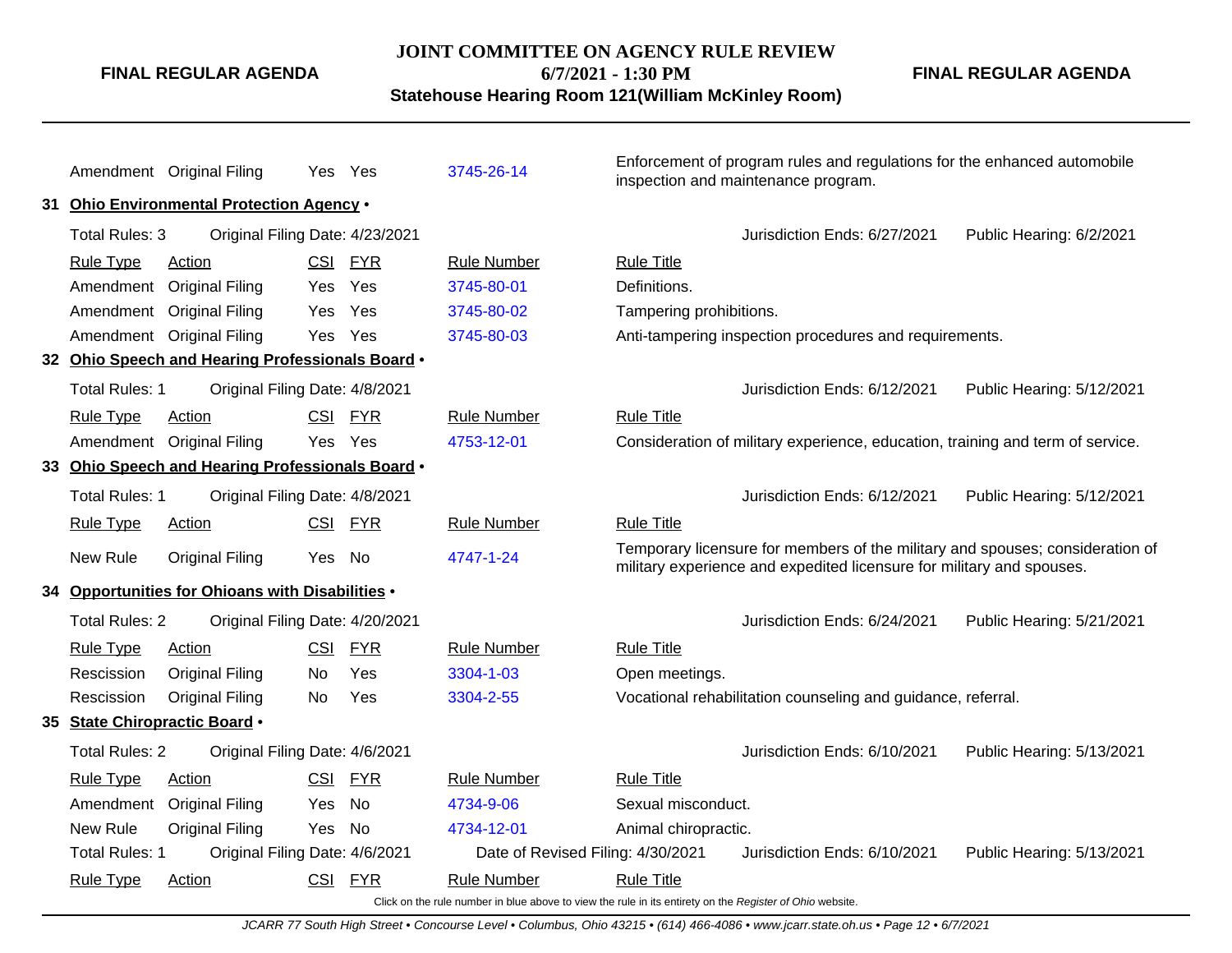#### **JOINT COMMITTEE ON AGENCY RULE REVIEW**

**FINAL REGULAR AGENDA**

**6/7/2021 - 1:30 PM**

**Statehouse Hearing Room 121(William McKinley Room)**

**FINAL REGULAR AGENDA**

|                          | Amendment Revised Filing                                     | Yes No     |            | 4734-9-10                         | Conduct following action against a license.                                                                                               |
|--------------------------|--------------------------------------------------------------|------------|------------|-----------------------------------|-------------------------------------------------------------------------------------------------------------------------------------------|
|                          | 36 State Lottery Commission . Lottery Commission             |            |            |                                   |                                                                                                                                           |
| Total Rules: 1           | Original Filing Date: 4/14/2021                              |            |            |                                   | Jurisdiction Ends: 6/18/2021<br>Public Hearing: 5/18/2021                                                                                 |
| <b>Rule Type</b>         | Action                                                       | <b>CSI</b> | <b>FYR</b> | <b>Rule Number</b>                | <b>Rule Title</b>                                                                                                                         |
|                          | Amendment Original Filing                                    | <b>No</b>  | No         | 3770:1-9-955                      | Game rule nine hundred fifty-five.                                                                                                        |
|                          | 37 State Lottery Commission . Video Lottery Gaming Terminals |            |            |                                   |                                                                                                                                           |
| <b>Total Rules: 1</b>    | Original Filing Date: 4/14/2021                              |            |            |                                   | Jurisdiction Ends: 6/18/2021<br>Public Hearing: 5/18/2021                                                                                 |
| <b>Rule Type</b>         | Action                                                       | <b>CSI</b> | <u>FYR</u> | <b>Rule Number</b>                | <b>Rule Title</b>                                                                                                                         |
|                          | Amendment Original Filing                                    | <b>Yes</b> | Yes        | 3770:2-3-10                       | Video lottery licenses; settlement of video lottery ticket sales, control of video<br>lottery and collection of revenues due the lottery. |
| 38 State Medical Board . |                                                              |            |            |                                   |                                                                                                                                           |
| <b>Total Rules: 11</b>   | Original Filing Date: 4/12/2021                              |            |            | Date of Revised Filing: 4/16/2021 | Jurisdiction Ends: 6/16/2021<br>Public Hearing: 5/17/2021                                                                                 |
| <b>Rule Type</b>         | <b>Action</b>                                                | CSI        | <u>FYR</u> | <b>Rule Number</b>                | <b>Rule Title</b>                                                                                                                         |
|                          | Amendment Revised Filing                                     | Yes        | Yes        | 4731-13-01                        | Representatives; appearances.                                                                                                             |
|                          | Amendment Revised Filing                                     | <b>Yes</b> | Yes        | 4731-13-03                        | Authority and duties of hearing examiners.                                                                                                |
|                          | Amendment Revised Filing                                     | <b>Yes</b> | Yes        | 4731-13-06                        | Continuance of hearing.                                                                                                                   |
|                          | Amendment Revised Filing                                     | Yes        | Yes        | 4731-13-07                        | Motions.                                                                                                                                  |
|                          | Amendment Revised Filing                                     | Yes        | Yes        | 4731-13-07.1                      | Form and page limitations for briefs and memoranda.                                                                                       |
|                          | Amendment Revised Filing                                     | <b>Yes</b> | Yes        | 4731-13-08                        | Filing.                                                                                                                                   |
|                          | Amendment Revised Filing                                     | Yes        | Yes        | 4731-13-09                        | Service.                                                                                                                                  |
|                          | Amendment Revised Filing                                     | Yes        | Yes        | 4731-13-13                        | Subpoenas for purposes of hearing.                                                                                                        |
|                          | Amendment Revised Filing                                     | <b>Yes</b> | Yes        | 4731-13-15                        | Reports and recommendations.                                                                                                              |
|                          | Amendment Revised Filing                                     | <b>Yes</b> | Yes        | 4731-13-17                        | Settlements, dismissals, and voluntary surrenders.                                                                                        |
|                          | Amendment Revised Filing                                     | Yes        | Yes        | 4731-13-33                        | "Physicians' Desk Reference".                                                                                                             |
| <b>Total Rules: 2</b>    | Original Filing Date: 4/12/2021                              |            |            | Date of Revised Filing: 5/3/2021  | Jurisdiction Ends: 6/16/2021<br>Public Hearing: 5/17/2021                                                                                 |
| <b>Rule Type</b>         | Action                                                       | CSI        | <b>FYR</b> | <b>Rule Number</b>                | <b>Rule Title</b>                                                                                                                         |
|                          | Amendment Revised Filing                                     | <b>Yes</b> | Yes        | 4731-13-16                        | Reinstatement or restoration of certificate.                                                                                              |
|                          | Amendment Revised Filing                                     | Yes        | Yes        | 4731-13-36                        | Disciplinary actions.                                                                                                                     |
|                          | 39 State Medical Board - Dietetics Licensure .               |            |            |                                   |                                                                                                                                           |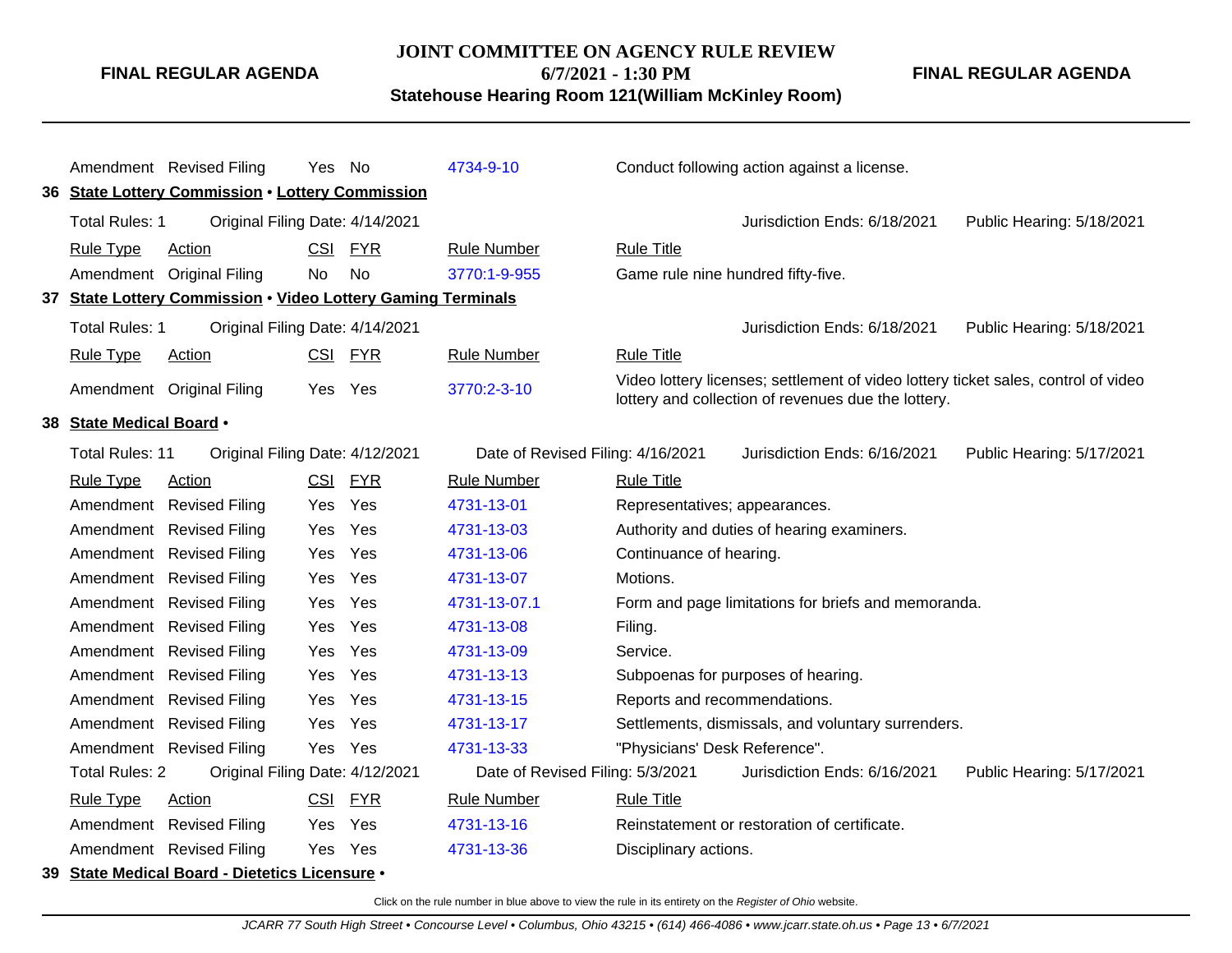### **JOINT COMMITTEE ON AGENCY RULE REVIEW 6/7/2021 - 1:30 PM**

**FINAL REGULAR AGENDA**

**Statehouse Hearing Room 121(William McKinley Room)**

| Total Rules: 5        | Original Filing Date: 4/9/2021                              |            |            | Date of Revised Filing: 4/19/2021 |                                    | Jurisdiction Ends: 6/13/2021                 | Public Hearing: 5/17/2021 |
|-----------------------|-------------------------------------------------------------|------------|------------|-----------------------------------|------------------------------------|----------------------------------------------|---------------------------|
| <b>Rule Type</b>      | <b>Action</b>                                               | <b>CSI</b> | <b>FYR</b> | <b>Rule Number</b>                | <b>Rule Title</b>                  |                                              |                           |
| Rescission            | <b>Revised Filing</b>                                       | Yes        | Yes        | 4759-4-04                         | Continuing education.              |                                              |                           |
| New Rule              | <b>Revised Filing</b>                                       | Yes        | No         | 4759-4-04                         | Continuing Education.              |                                              |                           |
| Rescission            | <b>Revised Filing</b>                                       | Yes        | Yes        | 4759-4-08                         | Limited permit.                    |                                              |                           |
| New Rule              | <b>Revised Filing</b>                                       | Yes        | No         | 4759-4-08                         | Limited permit.                    |                                              |                           |
| Amendment             | <b>Revised Filing</b>                                       | Yes        | Yes        | 4759-6-02                         |                                    | Standards of professional performance.       |                           |
|                       | 40 State Teachers Retirement System . Defined Benefits      |            |            |                                   |                                    |                                              |                           |
| <b>Total Rules: 1</b> | Original Filing Date: 4/15/2021                             |            |            |                                   |                                    | Jurisdiction Ends: 6/19/2021                 | Public Hearing:           |
| <b>Rule Type</b>      | Action                                                      | <b>CSI</b> | <b>FYR</b> | <b>Rule Number</b>                | <b>Rule Title</b>                  |                                              |                           |
|                       | Amendment Original Filing                                   | No         | <b>No</b>  | 3307:1-3-06                       |                                    | Contributions during non-teaching periods.   |                           |
|                       | 41 State Teachers Retirement System . Defined Contributions |            |            |                                   |                                    |                                              |                           |
| <b>Total Rules: 2</b> | Original Filing Date: 4/15/2021                             |            |            |                                   |                                    | Jurisdiction Ends: 6/19/2021                 | Public Hearing:           |
| <b>Rule Type</b>      | Action                                                      | <b>CSI</b> | <b>FYR</b> | <b>Rule Number</b>                | <b>Rule Title</b>                  |                                              |                           |
| Amendment             | <b>Original Filing</b>                                      | No         | No         | 3307:2-4-02                       | Military service.                  |                                              |                           |
|                       | Amendment Original Filing                                   | No         | No         | 3307:2-4-03                       |                                    | Combined plan participant leaves of absence. |                           |
|                       | 42 State Veterinary Medical Licensing Board .               |            |            |                                   |                                    |                                              |                           |
| <b>Total Rules: 2</b> | Original Filing Date: 4/7/2021                              |            |            |                                   |                                    | Jurisdiction Ends: 6/11/2021                 | Public Hearing: 5/12/2021 |
| <b>Rule Type</b>      | <b>Action</b>                                               | <b>CSI</b> | <u>FYR</u> | <b>Rule Number</b>                | <b>Rule Title</b>                  |                                              |                           |
| New Rule              | <b>Original Filing</b>                                      | Yes        | No         | 4741-2-05                         | Temporary Military License.        |                                              |                           |
| New Rule              | <b>Original Filing</b>                                      | Yes        | No         | 4741-2-06                         | Military License and Renewal.      |                                              |                           |
| <b>Total Rules: 1</b> | Original Filing Date: 4/7/2021                              |            |            | Date of Revised Filing: 5/4/2021  |                                    | Jurisdiction Ends: 6/11/2021                 | Public Hearing: 5/12/2021 |
| <b>Rule Type</b>      | Action                                                      | <b>CSI</b> | <u>FYR</u> | <b>Rule Number</b>                | <b>Rule Title</b>                  |                                              |                           |
| Rescission            | <b>Revised Filing</b>                                       | Yes        | Yes        | 4741-1-18                         | Military experience and exemption. |                                              |                           |

# **To Be Refiled**

#### **43 State Chiropractic Board** •

Total Rules: 2 Original Filing Date: 4/6/2021 Date of To Be Refiled: 5/27/2021 Jurisdiction Ends: Public Hearing: 5/13/2021 Click on the rule number in blue above to view the rule in its entirety on the Register of Ohio website.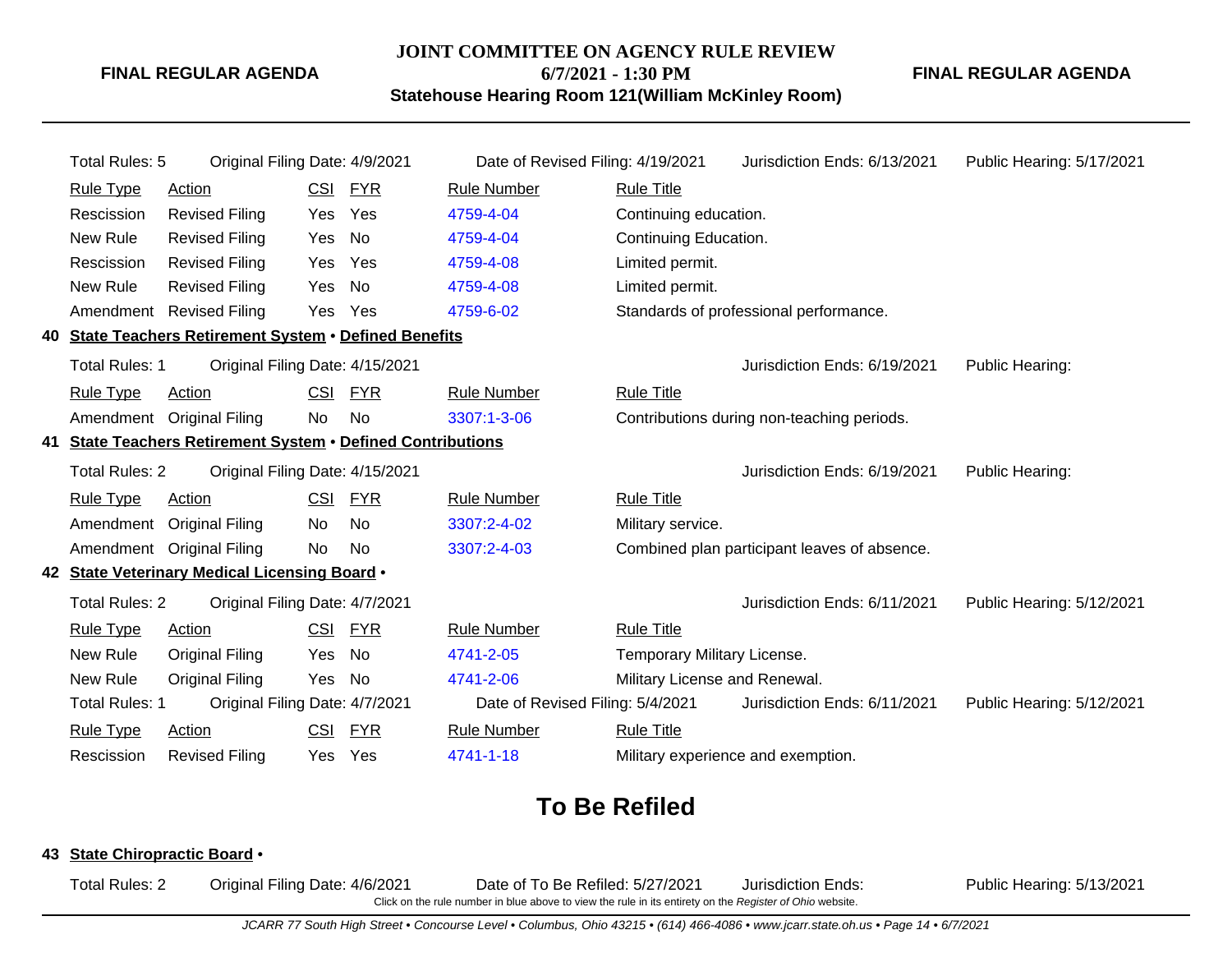## **JOINT COMMITTEE ON AGENCY RULE REVIEW**

**6/7/2021 - 1:30 PM**

**Statehouse Hearing Room 121(William McKinley Room)**

**FINAL REGULAR AGENDA**

| <b>Rule Type</b>         | Action                         | <u>CSI</u> | <u>FYR</u> | <b>Rule Number</b>               | <b>Rule Title</b>                                                                              |
|--------------------------|--------------------------------|------------|------------|----------------------------------|------------------------------------------------------------------------------------------------|
| Rescission               | To Be Refiled                  | Yes.       | Yes        | 4734-9-02                        | Advertising and solicitation.                                                                  |
| New Rule                 | To Be Refiled                  | Yes        | No         | 4734-9-02                        | Advertising and solicitation.                                                                  |
| 44 State Medical Board . |                                |            |            |                                  |                                                                                                |
| Total Rules: 7           | Original Filing Date: 4/9/2021 |            |            | Date of To Be Refiled: 5/27/2021 | Public Hearing: 5/17/2021<br>Jurisdiction Ends:                                                |
| <u>Rule Type</u>         | Action                         | <u>CSI</u> | <u>FYR</u> | <b>Rule Number</b>               | Rule Title                                                                                     |
| New Rule                 | To Be Refiled                  | Yes        | No.        | 4731-18-01                       | Definitions.                                                                                   |
| Rescission               | To Be Refiled                  | Yes        | Yes        | 4731-18-02                       | Use of light based medical devices.                                                            |
| New Rule                 | To Be Refiled                  | Yes No     |            | 4731-18-02                       | Use of light based medical devices.                                                            |
| Rescission               | To Be Refiled                  | Yes        | Yes        | 4731-18-03                       | Delegation of the use of light based medical devices.                                          |
| New Rule                 | To Be Refiled                  | Yes        | No         | 4731-18-03                       | Delegation of the use of light based medical devices for specified non-ablative<br>procedures. |
| Rescission               | To Be Refiled                  | Yes        | Yes        | 4731-18-04                       | Delegation of the use of light based medical devices; Exceptions.                              |
| New Rule                 | To Be Refiled                  | Yes        | No.        | 4731-18-04                       | Delegation of phototherapy and photodynamic therapy.                                           |

# **Withdrawn**

#### **45 Department of Education** •

|                                                                                                                      | Total Rules: 1<br>Original Filing Date: 4/9/2021        |                  |        | Date of Withdrawn Filing: 6/4/2021 |                    | Jurisdiction Ends: | Public Hearing: 5/11/2021                                    |  |
|----------------------------------------------------------------------------------------------------------------------|---------------------------------------------------------|------------------|--------|------------------------------------|--------------------|--------------------|--------------------------------------------------------------|--|
|                                                                                                                      | <b>Rule Type</b>                                        | Action           | CSI    | <u>FYR</u>                         | <b>Rule Number</b> | <b>Rule Title</b>  |                                                              |  |
| Pandemic requirements for a licensed school child program.<br>3301-32-06.1<br>New Rule<br>Withdrawn Filing<br>Yes No |                                                         |                  |        |                                    |                    |                    |                                                              |  |
|                                                                                                                      | 46 Department of Education .                            |                  |        |                                    |                    |                    |                                                              |  |
|                                                                                                                      | <b>Total Rules: 1</b><br>Original Filing Date: 4/9/2021 |                  |        | Date of Withdrawn Filing: 6/4/2021 |                    | Jurisdiction Ends: | Public Hearing: 5/11/2021                                    |  |
|                                                                                                                      | <b>Rule Type</b>                                        | Action           | CSI    | <u>FYR</u>                         | <b>Rule Number</b> | <b>Rule Title</b>  |                                                              |  |
|                                                                                                                      | New Rule                                                | Withdrawn Filing | Yes No |                                    | 3301-37-03.1       |                    | Pandemic requirements for a licensed child day-care program. |  |
|                                                                                                                      |                                                         |                  |        |                                    |                    |                    |                                                              |  |